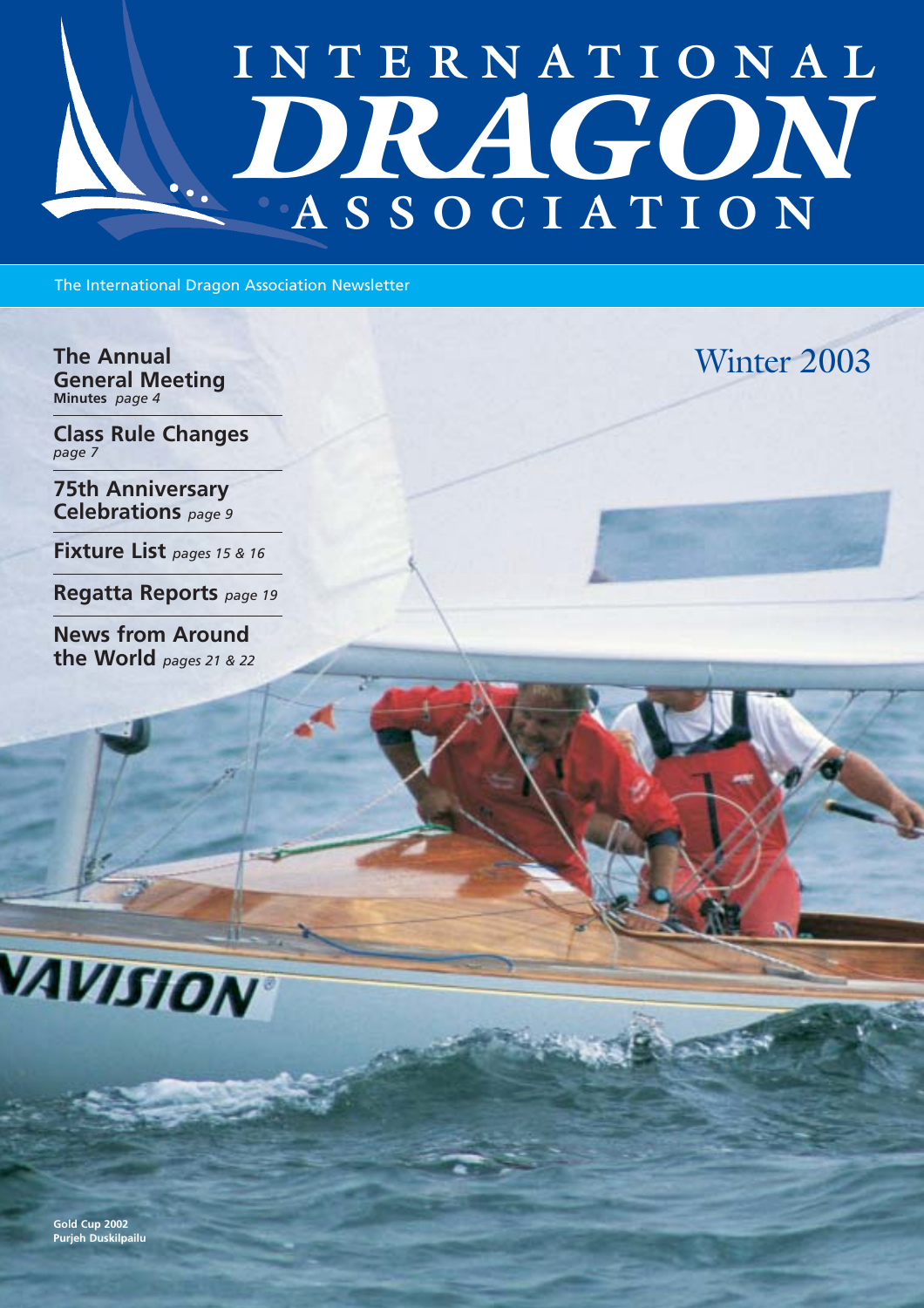## FLYING 1. CLASS.....

- · Nambuer cockpit allowing closer
- anna sheeting + More deck space
- 
- \* Crimitetable coaming design · Haimaman saat with new curved design
- · New slim pheeting bridge allowing
- helmsman to move forward. + Improved cleating under roof
- minimizing malfunction
- \* First and precise winch less Grinna
- system standard
- · Spinnaker sheets under deck proving
- clean and tidy working place . New stiff chain plate with easy
- adjustable shroud peobles
- · Improved pump tystem under Boorboard
- + Longitudinal bulkhead forward
- · Additional bulkhead athwart ship forward
- · Longitudinal bulkhead aft
- + Ferra bulkhead under mot
- + Bulkhaad under sheeting bridge · Reinforced mail support
- 
- 

#### · Electric pump

### + Electronic 'tacktick' compass

### On board a Dragon from Børresen you are flying 1. Class. Enjoy the new Viking Dragon and the multiple advantages that comes with it.

#### **WORLD-CLASS QUALITY**

A Børresen Dragon is your guarantee of a world-class quality boat developed by experts. Improving on perfection is our motto - we are continuously on the look out for new ways to optimize. to ensure improved speed and function, and with the latest improvements the Viking Dragon outdistances all competition.

To ensure the best possible stiffness within the dragon class rules we have worked together with leading structural design experts from the wind power industry. More expert advice has been collected from colleagues building IMS racers.

Consequently the new Borresen Dragon tops the class with the most optimized stiffness, the fastest hull shape and perfectly working trim functions with minimal friction - a born winner.

## BØRRESENS BÅDEBYGGERI A/S

Dragevej 11 - DK-7100 Vejle - Phone +45 7582 5900 - Fax +45 7584 0323 www.borresen.com - bb@borresen.com



NEW DECK MOULDING AND HULL CONSTRUCTION

The new Willing Disignet Systems aptimized cuddy design for improved strength, comfort and efficiency, with a range of new improvements that make the boat einer faster.

Finland: Magnus Borg: Tel. +358-405 896-060 : e-mail:manniborg@multi.fi - Sweden: Magnus Ahnme - Tel. +46 873 186 00 - e-mail:magnus.ahnme@swipnet.se<br>many: Berlin - Andreas Haubold - Tel. +49 30 3628 4466 - e-mail: Haubol Holland imhoff BV . Tel. +31 713315900 -e-mail:robbert@imhoff.nl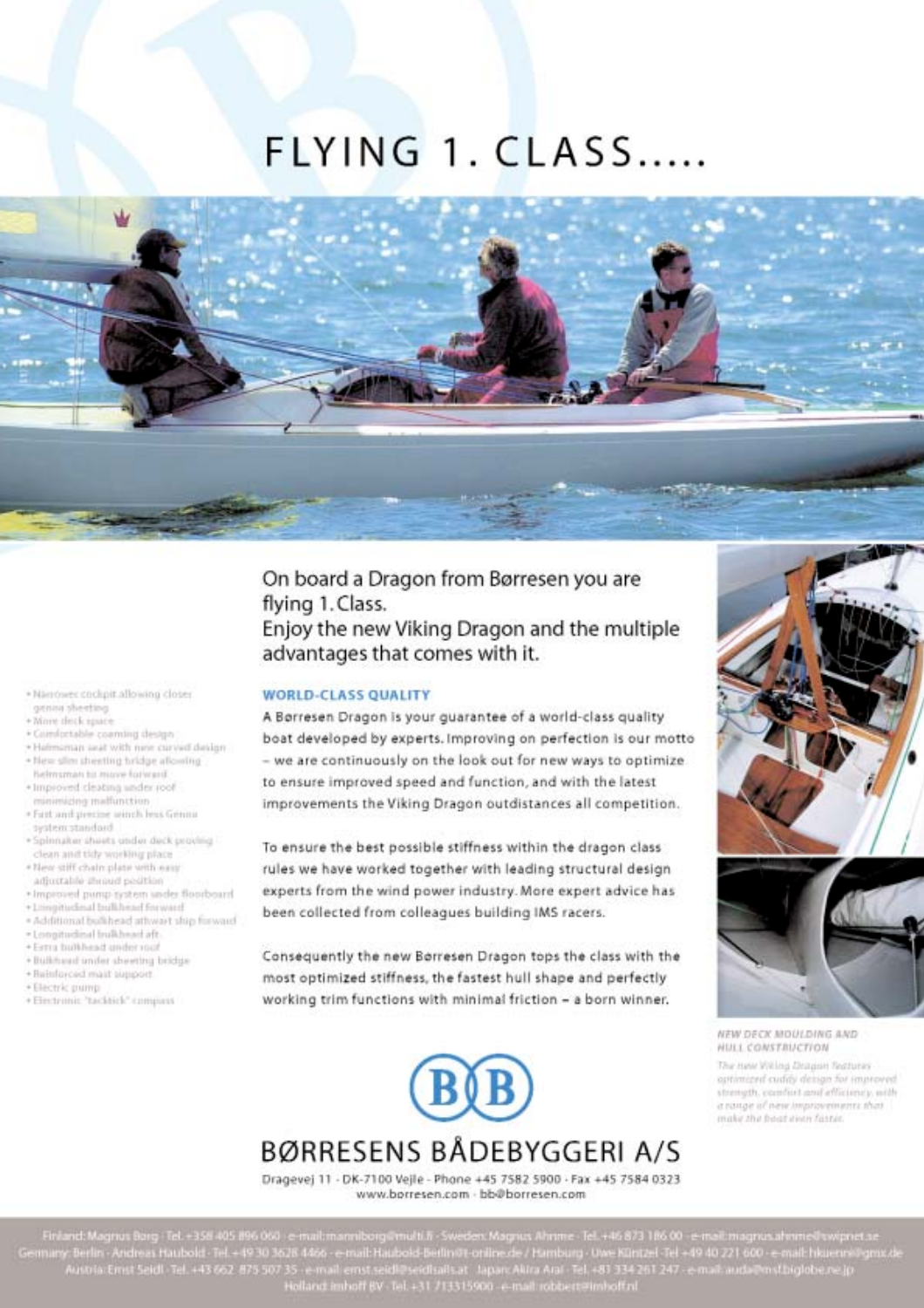#### **PRESIDENT: H.M. King Constantine**

### **VICE PRESIDENTS:**

**H.R.H. Prince Henrik of Denmark Borge Borresen**

#### **OFFICERS:**

CHAIRMAN:

**Thomas Olrog** (Sweden), *Kragenasvagen.9, 18165 Lidingo, Sweden Tel Office: +46 8 670 8520 Fax Office: +46 8 670 8550 E Mail: thomas.olrog@lindskog-law.se*

#### VICE CHAIRMEN:

**Jorgen Bonde** (Denmark) *Pederslund, Skovlundvej 13, 8541 Skodstrup, Denmark Tel Home: +45 869 90059 Tel Office: +45 701 37030 Fax Office: +45 701 37050 E-mail: jb@computerstore.dk*

#### **Louis Urvois** (France)

*68 Addison Road, London W14 8JL, UK Tel Office: +44 (0)207 605 6980 Fax Office: +44 (0)207 605 6989 E-Mail: yurvois@aol.com*

#### TREASURER:

**Andrew Craig** (Ireland) *Tel Home: +353 1 285 8057 Tel Office: +353 1 662 6210 Fax Office: +353 1 704 8712 E-mail: andrew.craig@ie.pwcglobal.com*

#### SECRETARY:

**David Dale** (U.K.), *2 Leelands, Lower Pennington Lane, Lymington, Hants SO41 8EY, UK Tel/Fax Office: +44 (0)1590 689 704 E-Mail: dmdale@talk21.com*

TECHNICAL COMMITTEE CHAIRMAN: **Graham Bailey** (U.K.) *Tel Office: +44 (0)207 320 9172 Fax Office: +44 (0)207 320 9111 E-Mail: gbailey@elbornes.com*

#### CHIEF MEASURER:

**Gunter Ahlers** (GER) *Tel Office: 0049 40 632 00961 Fax Office: 0049 40 632 00928 E-mail: technik@dsv.org* 

#### ASSISTANT SECRETARY:

**Jill Hayward** (U.K.) *Berrycroft, Tye Lane Walberton, Arundel, West Sussex BN18 OLU. UK Tel/Fax: +44 (0)1243 555931 E: Mail: jillhayward@onetel.net.uk*

#### **IDA WEBSITE:**

http:www.intdragon.org

#### **RULES AND PLANS:**

Available from the Assistant Secretary Rules £7.50 Plans 1-7 £55 or £15 each Plan 8 (hard copy) <br>Plan 8 (on disk) <br>E300 Plan 8 (on disk) (Prices include postage)

Please send all general correspondence to the Assistant Secretary.

#### Dear Dragon Friends

The year of the Dragon, 2002, in the Northern Hemisphere has been very successful with many well run regattas and an increasing

number of participants. Some of the racing events are so popular that several venues, at an early stage, reach the upper limit for the number of participating boats, making it necessary to have a preentry registration, which requires some planning from boat owners, crews and families.

This clearly shows that the most popular regattas are not necessarily

the traditional championships but those events, which are known for good organization ashore and afloat. We must also not forget the importance of a well-planned social program that provides places to gather after the races to celebrate or console friends. I am referring to the very successful regattas such as those in Douarnenez and Cannes where the upper limits are now around 100 boats. This is excellent, and I feel that other organizers are trying to reach those impressive numbers so that in the future we will have many regattas spread over the season with all the ingredients that I mentioned above.

One of the IDA's main concerns is to see that the principal regattas such as the Europeans, the Worlds and the Gold Cup will be popular even though the venues may vary from year to year. The Officers and the staff of IDA continue to be very active in selecting venues and ensuring the regattas are run in a way that ensures large and competitive fleets.

This year the European Championship was held in Switzerland and I know it was well organized by the Lake Thun Yacht Club with over 60 boats from 15 countries taking part – congratulations. Angela and Michael Erhard from Germany won after a very close series.

I took part in the Gold Cup, which was held in Mariehamn, Aland in August with 68 entries from 13 countries. The event was very well



organized both ashore and afloat. The social activities with great hospitality and well organized parties were well attended. The harbour area was turned into a Dragon village, with drinks and dinner at the charming clubhouse with an excellent kitchen. Tommy Müller took a well-deserved Gold Cup after having raced Dragons for 20 years.

A successful AGM was held in London in October. Worth mentioning were the decisions to allow both an electronic compass and an electric pump. These rules will come into effect in March 2003.

The first event of the New Year is now under way in the Southern Hemisphere. I understand that, sadly, only a few European participants have entered but the IDA using its discretionary entries has tried to compensate that and I absolutely hope that the 2003 Worlds in Hobart will be a great success, especially after the great work done by the host club, the Royal Yacht Club of Tasmania.

Finally we say farewell to Mike Williamson who has been involved in racing and administration of the Class for many years and I am very pleased that Mike will continue to give the IDA's Officers help and support with complex questions arising in the future. We thank Mike for his major contributions to the development of the Class during the last few years.

Wishing you all a good year of sailing and I hope to be able to meet you out there on the starting line in 2003 ■

**3**

Thomas Olrog Chairman IDA



**Copyright and Liability** No part of this publication may be reproduced without prior permission of the publishers. Some of the articles and opinions in this Newsletter may not represent the official views of the International Dragon Class. The publishers do not accept liability for their accuracy.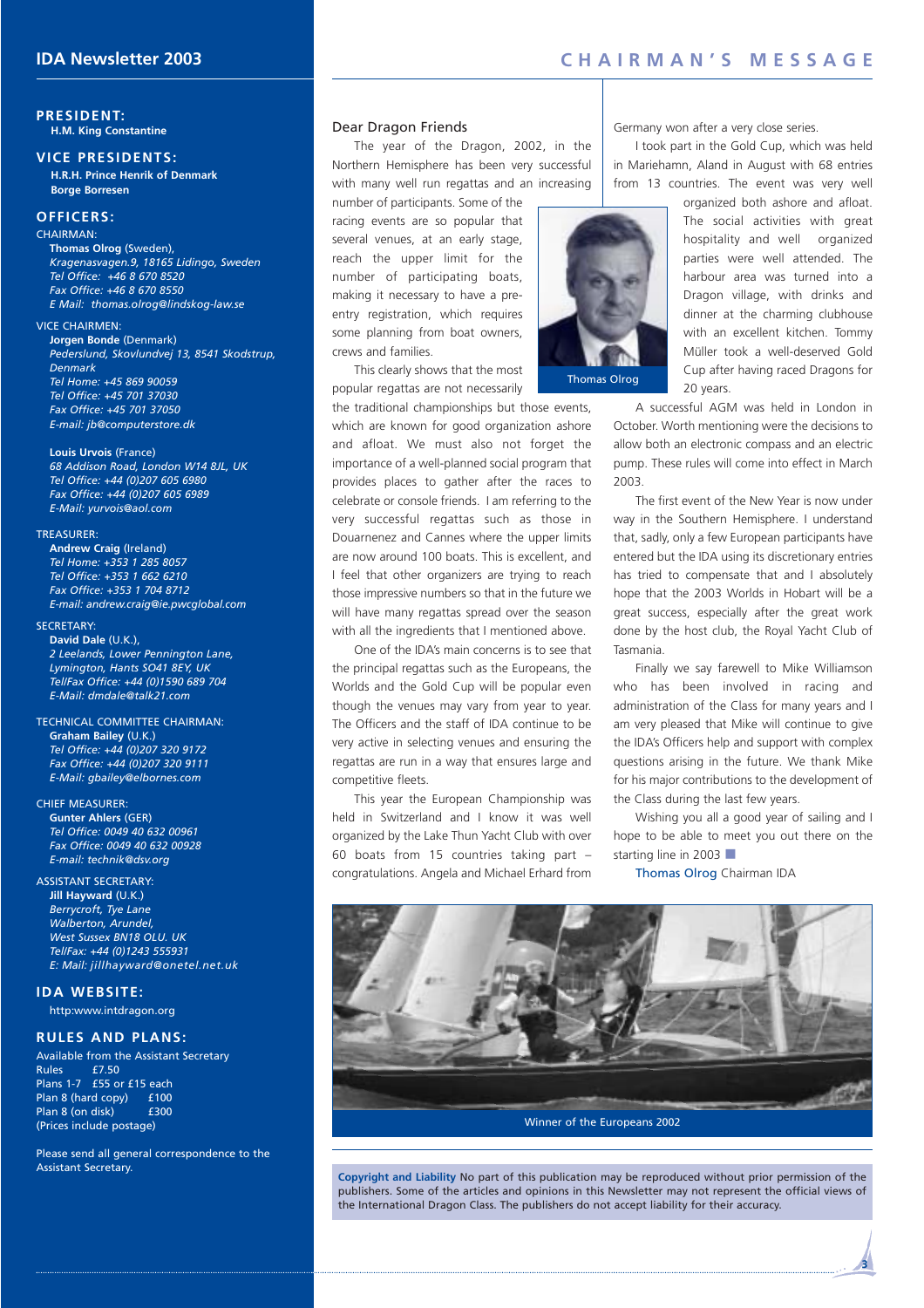## The Annual General Meeting 2002 A Summary of the Minutes

Held a**t** The Royal Thames Yacht Club, Knightsbridge, London on Saturday 12th October 2002 at 11am. There were 28 present with 16 countries represented.

#### **1. Chairman's Report**

The Chairman said his first year had been very exciting. He felt that a lot of interesting, and in some cases difficult questions confronting the Class had been dealt with. The popularity of the Class and the input from sailors on a range of Class related matters was reflected in the increased communication that he had received during the year from sailors around the World.

It had not been easy to find a successor to Tommy Muller to Chair the Technical Committee, but fortunately Graham Bailey agreed to take this on in the Spring. Graham comes with a reputation as a world-class sailor and he also has a keen appreciation of the technical issues confronting the Class.

At last years AGM it had also been decided that a paid Secretary should be employed. David Dale, a Dragon sailor of many years had been found for this role, and we are pleased to have him aboard.

The Officers had divided the responsibility of support for the organisers of the major Championships. The Chairman had liaised with the organisers of the Gold Cup, Louis Urvois for the European Championships, and Mike Williamson with the organising team for the Worlds in Hobart.

During the year, hiking and hiking aids had been widely discussed. The Technical Committee are looking at this issue, and would be seeking input from National Associations with the objective of being able to propose a definitive Rule on hiking in the Class for the 2003 AGM.

Mike Williamson had recently informed him that he was retiring from active Dragon racing and as an IDA Officer. Mike had been involved in racing and administration of the Class for many years and the Chairman was very pleased that Mike had offered to continue to give the IDA's Officers his help and support with any difficult or complex questions arising in the future. He thanked Mike warmly for his major contributions to the development of the Class during the last

#### few years.

Finally, the Chairman said that he felt the Class was in very good shape. Entries for the major Regattas were increasing and the perceived disparity between CM & GRP boats had all but disappeared. The numbers of boats on order was healthy and the second hand market was holding up. He had much enjoyed his year as Chairman and looked forward to the next with great confidence for the continuing success of the Class**.**

#### **2. Treasurer's Report**

The Treasurer was pleased to report that reserves had increased to some £30,000.

Receipts during the year had increased by around £4,000 mainly through an increase in sail label charges. Advertising had fallen, as a result of only one Newsletter being produced.

Overall expenditure had been reduced by £8,500 of which £5,500 was a saving on Newsletter production costs. Other savings were in the Technical Committee costs and the non-recurring cost of new templates produced the previous year. Overall some £13,000 was saved against the previous year. These savings would be taken to reserves to cover the increased expense of appointing a Secretary.

Overall he felt that he had achieved the objective of building Class funds, but with increased expenses anticipated next year, more effort will have to be made to increase income to keep pace.

#### **3. Technical Committee Chairman's Report**

Graham Bailey said that he had been appointed Chairman of the Committee in what he understood to be relatively stable times. He congratulated Tommy Muller and the previous Committee on successfully guiding the Class through some uncertain waters. The additional stiffening permitted for GRP appears to have achieved its objective of equalising the perceived differences between these and the cold moulded boats. There has been much debate over the last few years centred around the relative stiffness of the boats and with one small remaining issue to be discussed later, the Class could turn to new areas of interest. Most of the committee

business was transacted by e-mail, but there was no substitute for exchanging ideas face to face and the Technical Committee had met together with the IDA Officers to finalise recommendations for the purpose of Rule Changes. The majority of these proposals were for clarification of existing Rules. However there were some proposals, which were more contentious (they are itemised under Rule Changes and discussed in the Full Minutes). The specific changes are detailed on Page 7 together with the Chief Measurer's comments on Page 8.

There had recently been potentially lifethreatening incidents where automatically inflating life jackets had failed to inflate. These were of great concern to the Class and guidance was sought from the IDA. The ISAF position on this issue was that the racing Rules of Sailing require adequate personal buoyancy should be carried/worn, but was not specific about which type. It was felt by the Technical Committee and Officers that no additional prescriptive advice could therefore be given, but that owners should satisfy themselves that their lifejackets provided the highest level of safety for their crew. Such equipment was the personal choice and responsibility of owners and crews.

#### **4. Class Constitution Amendment**

The following amendment was approved in order to allow the Treasurer to serve more than 2 terms, subject to re-election.

"The Chairman and Vice-Chairmen shall be elected for a period of 2 years and may be re-elected for a second and final term. The Treasurer shall be elected for a term of 4 years and may stand for re-election for further terms of 4 years without restriction".

#### **5. Class Rule Changes**

Changes to the following rules were approved unanimously.

| Rule 1.11        | Purpose of Class Rules      |
|------------------|-----------------------------|
| Rule 1.61        | Measurement                 |
| Rule 2.22        | Sheathing of Carvel Yachts* |
| <b>Rule 2.32</b> | Sheathing of Cold Moulded   |
|                  | Yachts                      |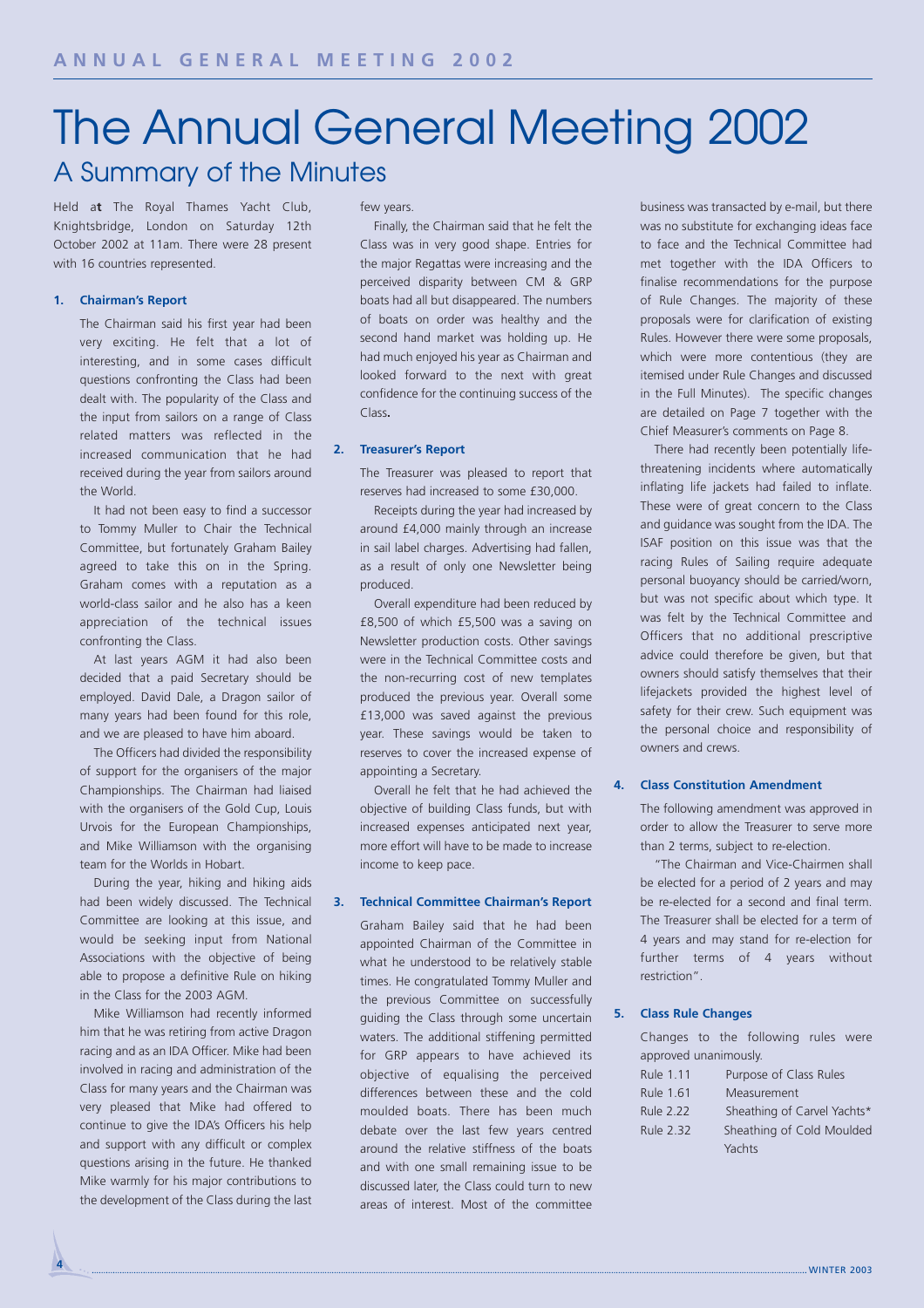.

| Rule 2.515.2     | Reinforcement of GRP |
|------------------|----------------------|
|                  | Yachts               |
| Rule 9.12        | Sails General        |
| <b>Rule 9.14</b> | Class Insignia       |
| Rule 10.20       | Swing Test           |
| Rule 13.30       | Crew Weight          |

The following Rules had been amended the previous day by the Technical Committee and the Officers and after discussion and further amendment at the AGM were also approved.

| Rule 2.16.2              | Deck/Sheerline              |  |  |  |
|--------------------------|-----------------------------|--|--|--|
| Rule 2.192               | Bulkhead/Pumps              |  |  |  |
| Rule 2.21                | Carvel Planked Construction |  |  |  |
| Rule 11.10               | Equipment permitted on-     |  |  |  |
| board whilst racing      |                             |  |  |  |
| Rule 11.10.3 Bilge Pumps |                             |  |  |  |

Rule 12.20 Prohibitions

The Australian International Dragon Association proposed amendment to Rule 2.21 to extend permitted stiffening to carvel boats built post 1st Jan 1988 was withdrawn at the meeting.

A proposed amendment to Rule 13.20 – Hiking was withdrawn by the Officers on the recommendation of the Technical Committee for further work. The Technical Committee, after consulting National Associations, will propose an amendment to this Rule in view of recent developments in equipment and practices for consideration at the AGM in 2003. In the meantime, existing Rule 13.20 will continue to apply.

\*After further consideration by the Technical Committee, the proposed amendment was withdrawn.

#### **6. Election of Officers**

On the expiration of his current term of office as Treasurer, Andrew Craig retired but made himself available for re-election. He was duly re-elected unanimously. The Officers reluctantly accepted Michael Williamson's resignation. He agreed to remain available for his advice and for special projects if required during the next year.

#### **7. Budget**

Despite a 1% increase in Membership fees, budgeted income is slightly down on 2002. This is mainly due to a conservative treatment of expected Building Fees from ISAF. Payments however show an approximate £13,000 increase reflecting a full year of the Secretary's salary. Other payments are expected to remain in line with 2002. If these figures are met the cash position will stay at around £31,000 in Reserve.

#### **8. Major Regattas**

#### **2003 World Championship – Hobart – Tasmania**

There was no representative from Australia present but Rob Campbell read a brief from the AIDA. All aspects of the organization are in place. 10 sponsors are underwriting 75% of the budget. Three overseas entries have been confirmed with nine others indicating they will enter. There may also be four entries from Denmark and three from New Zealand. Forty Australians had expressed interest. Entries close 1st November and to date there are three confirmed entries. The Jury is in place.

#### **2003 Gold Cup – Medemblik – Holland**

Nick Andriesse and Anka Klein, who also gave a CD Rom of the presentation to attendees, made an excellent presentation. A website for the event has been set up at www.dragongoldcup.com and there will be a monthly update. Around 100 boats are expected and there will be provision for split fleet starts or ABCD Fleets if numbers are higher.

#### **2003 Europeans – Kinsale – Ireland**

The race organization is well on track and all key personnel are in place. The Chairman of the Race Committee and PRO is Alan Crosbie. Tony O'Gorman will be Chairman of the International Jury. There will be good facilities for launching and recovery and adequate berthing/mooring probably at a new Marina.

#### **2004 Gold Cup – Falmouth – UK**

All arrangements are going well. Dates were confirmed as 11-17th July. A major sponsor is in place, and the new Marina will provide excellent berthing and other facilities.

#### **2004 Europeans – Tallin – Estonia**

There has to date been little information from Estonia on this event. The IDA will investigate further to ensure that planning is on track.

#### **2005 World Championships – Warnemunde – Germany**

The venue and month are now confirmed, but exact dates in July are yet to be confirmed.

#### **2005 Gold Cup – Marstrand – Sweden**

The Chairman reported that initial plans were in hand for this event but it was too early yet for any details.

### **2006 Gold Cup – Cannes – France**

There were no details yet available.

**2006 Europeans – Cowes – UK** No details yet available

#### **Regatta Rota 2007 onwards**

A bid had been received from France (Douarnanez) for the Worlds in 2007, and Portugal had bid for the Gold Cup in 2008 (Cascais). The Irish had bid for the World Cup in 2008, and Germany for the Europeans. The UK wished to host the Worlds in 2009 and Finland had bid for the Worlds in 2011.

#### **75th Anniversary 2004**

Chris Dicker, Chairman of the Organizing Committee made a presentation, accompanied by a preliminary brochure, maps and charts. The event will be held at St Tropez from Monday 11th – Saturday 16th October. There will be a full sailing and social programme during the week. Preentry forms will be available from mid 2003, and full details to date are on Page 9 in this Newsletter.

#### **9. Venue for AGM 2003**

Dieter Schmid of the Swiss Dragon Association offered to host next year's AGM in Berne on Saturday October 11th. This venue has still to be confirmed ■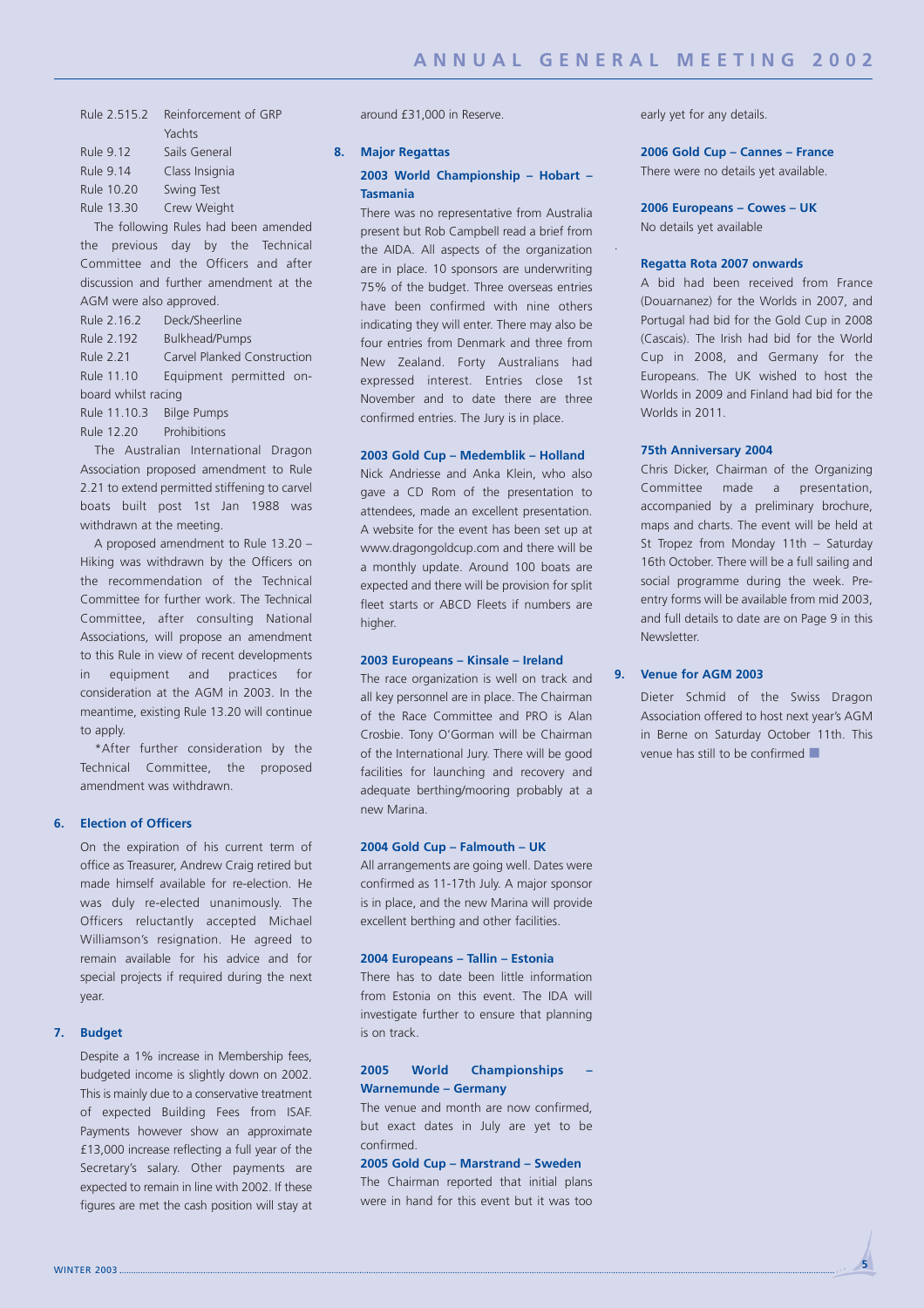## Receipts and Payments Account for the year ended 31 August 2002

| <b>RECEIPTS</b><br>Subscriptions<br>ISAF building fees<br>Sale of sail labels<br>Newsletter - advertising<br>Other                                                                                                                                                                                         | 2002<br>£<br>15,360<br>6,983<br>25,302<br>2,817<br>1,536                                             | 2001<br>£<br>14,441<br>6,189<br>21,005<br>3,238<br>3,089                                              |
|------------------------------------------------------------------------------------------------------------------------------------------------------------------------------------------------------------------------------------------------------------------------------------------------------------|------------------------------------------------------------------------------------------------------|-------------------------------------------------------------------------------------------------------|
| <b>TOTAL RECEIPTS</b>                                                                                                                                                                                                                                                                                      | 51,998                                                                                               | 47,962                                                                                                |
| <b>PAYMENTS</b><br>Newsletter<br>Printing of plans/rules<br>Technical committee/ measurement expenses<br>Printing sail labels<br>Computer<br>Website and promotion<br>Secretary and officers travel<br>Other administrative expenses<br>Secretary/Manager<br>Assistant secretary<br>Templates<br>Insurance | 5,063<br>265<br>1,304<br>425<br>513<br>2,982<br>4,971<br>5,362<br>5,000<br>11,004<br>$\Omega$<br>873 | 11,449<br>767<br>4,569<br>783<br>698<br>1,220<br>4,141<br>5,728<br>$\Omega$<br>11,171<br>4,810<br>962 |
| <b>TOTAL PAYMENTS</b>                                                                                                                                                                                                                                                                                      | 37,762                                                                                               | 46,298                                                                                                |
| Surplus of receipts over payments                                                                                                                                                                                                                                                                          | 14,236                                                                                               | 1,664                                                                                                 |
|                                                                                                                                                                                                                                                                                                            | 51,998                                                                                               | 47,962                                                                                                |



### Building Plaques Issued

| Year to 30 September 2002 | 2001 | 2002 |
|---------------------------|------|------|
| Borresen (DEN)            |      |      |
| Markus Glas (GER)         | 10   | 10   |
| Petticrows (UK)           | 24   | 25   |
| Single Builders           |      |      |
| <b>TOTAL</b>              | 47   | 43   |

### Licenced Builders

**Borrensens Badebyggeri A/S** Dragevej 11, DK-700 Vejle, Denmark

#### **Markus Glas GMBH**

Seeweg 3, Bootswerft, 82343 Pocking-Possenhofen, Germany

#### **Joop Doomernik**

Havendijk 22, 5017 AM-tilburg, The Netherlands

### **Petticrows Ltd**

The Quay, Burnham on Crouch, Essex CM0 8AT, UK *See adverts in this Newsletter for further details*

| <b>COUNTRY</b> | <b>REGISTERED</b><br><b>BOATS</b> | Last years<br><b>Figures</b> |
|----------------|-----------------------------------|------------------------------|
| Australia      | 60                                |                              |
| Austria        | 99                                | $\star$                      |
| Belgium        | 21                                |                              |
| Canada         | 15                                |                              |
| Denmark        | 55                                |                              |
| Estonia        | $\overline{\mathsf{3}}$           | $\star$                      |
| Finland        | $\overline{43}$                   |                              |
| France         | 103                               |                              |
| Germany        | 410                               | $\star$                      |
| Hong Kong      | 19                                |                              |
| Hungary        | 14                                |                              |
| Ireland        | 53                                | $\star$                      |
| Italy          | 8                                 | $\star$                      |
| Japan          | $\overline{25}$                   | $\star$                      |
| Netherlands    | 128                               |                              |
| New Zealand    | 9                                 |                              |
| Norway         | 41                                |                              |
| Portugal       | 13                                |                              |
| Russia         | 11                                |                              |
| Spain          | 10                                |                              |
| Sweden         | 70                                |                              |
| Switzerland    | 73                                |                              |
| Turkey         | 20                                |                              |
| UK             | 178                               |                              |
| USA            | 28                                |                              |
|                | 1509                              |                              |



Website: www.draken.nl e-mail: e.cancrinus@draken.nl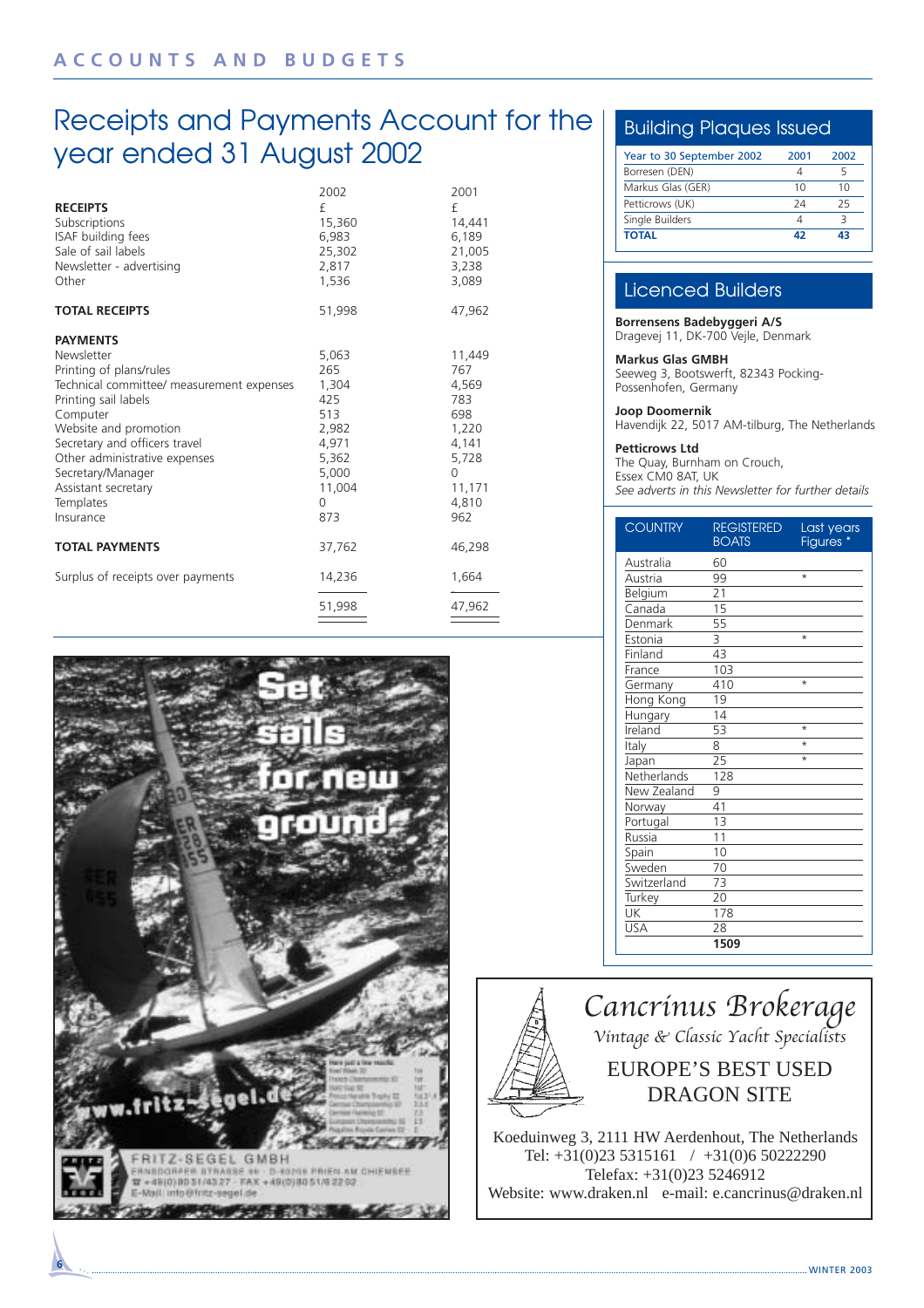## Class Rule Changes

### Final Class Rule Amendments for 01 March 2003 as approved by ISAF 2002

**Rule 1.11 Purpose of Class Rules Present Rule** "The intention of these rules is to ensure that the boats have as identical a performance as possible. This shall be achieved by consideration of - but not exclusively - hull shape, weight, weight distribution and sail plan. The construction of the hull, and the spars, sails and rigging are controlled by these rules. It is impossible to foresee every conceivable innovation, which may be thought of in the future, and to mention every suggestion that has been ruled illegal in the past. When considering anything in connection with the boat or its sails or equipment which involves the use of a material not accepted by the Class or is not clearly covered by the plans or specification, you must assume that it is illegal, and must obtain a ruling from the Class Technical Committee before attempting it. The only exception to this rule is fittings, which are governed by Class Rules 8 and 12" **Add** In the 7th line of the Class Rule Book after "Class": "(as listed in the List of Permitted Materials referred to in the Note 2.502) "

**New Rule** "The intention of these rules is to ensure that the boats have as identical a performance as possible. This shall be achieved by consideration of - but not exclusively - hull shape, weight, weight distribution and sail plan. The construction of the hull, and the spars, sails and rigging are controlled by these rules. It is impossible to foresee every conceivable innovation, which may be thought of in the future, and to mention every suggestion that has been ruled illegal in the past. When considering anything in connection with the boat or its sails or equipment which involves the use of a material not accepted by the Class (as listed in the list of Permitted Materials referred to in the Note 2.502) or is not clearly covered by the plans or specification, you must assume that it is illegal, and must obtain a ruling from the Class Technical Committee before attempting it. The only exception to this rule is fittings, which are governed by Class Rules 8 and 12" **Reason** For clarification

**Rule 1.61 Measurement Present Rule** "Spars, rigging and sails shall comply with the current rules at all times. Hull (including deck, cabin, internal moulding and all other components), keel and rudder shall comply either with the current Class Rules or those in force when the yacht's original measurement certificate was issued."

**Delete** "when the yacht's original measurement certificate was issued"

**Substitute** "when the yacht was originally measured" **New Rule** "Spars, rigging and sails shall comply with the current rules at all times. Hull (including deck, cabin, internal moulding and all other components), keel and rudder shall comply either with the current Class Rules or those in force when the yacht was originally measured

**Reason** To enable a measurement certificate to be issued without re- measurement under current rules, where the date of issue of the original measurement certificate cannot be established, or where there has been a change of rule between original measurement and application for a measurement certificate (due for example to the death of the owner), so long as in either case the boat has not been altered since the original measurement.

#### **Rule 2.162 Deck/Sheerline**

**Present Rule** "The rounding of the outside edge of the deck at sheerline and transom shall not exceed a radius of 9mm"

Add "A toe rail is permitted on deck. It shall be limited to within 50mm from the sheerline and 20mm above the deck. All edges shall be rounded. Fixed and removable seats

outside the cockpit coaming are prohibited" **New Rule** "The rounding of the outside edge of the deck at sheerline and transom shall not exceed a radius of 9mm. A toe rail is permitted on deck. It shall be limited to within

50mm from the sheerline and to 20mm above the deck. All edges shall be rounded. Fixed and removable seats

outside the cockpit coaming are prohibited" **Reason** To define location and dimension of toe rails and to

prohibit seats on deck

#### **Rule 2.192 Bulkheads/Pumps**

**Present Rule** "Any bulkhead shall only be constructed at or within 300mm of stations 5 or 12 or at the forward and aft ends of any internal moulding. A means of pumping the tanks clear of water shall be fitted. Inspection hatches shall be fitted, the weight of which shall be no greater than that of the part of the bulkhead which they replace, and shall be closed when racing. The bulkheads may be of wood, plywood or any sandwich construction.

**Add** At the beginning "Except as specifically permitted by

2.515.2". After "fitted" in second sentence

"capable of being operated from the cockpit. Non-return

valves may be fitted in addition" **New Rule** "Except as specifically permitted by 2.515.2, any bulkhead shall only be constructed at or within 300mm of stations 5 or 12 or at the forward and aft ends of any internal moulding. A means of pumping the tanks clear of water shall be fitted, capable of being operated from the cockpit. Non-return valves may be fitted in addition. Inspection hatches shall be fitted, the weight of which shall be no greater than that of the part of the bulkhead which they replace, and shall be closed when racing. The bulkheads may be of wood, plywood or any sandwich construction."

**Reason** To enable compartments to be pumped from the cockpit and to allow water to drain from those compartments.

#### **Rule 2.21 Carvel Planked Construction**

**Present Rule "**Carvel planked yachts may be reinforced in the same manner as permitted for GRP yachts under rule 2.515.6(a)".

**Substitute "**Carvel planked yachts constructed before 01 January 1988 may be reinforced in the same manner as permitted for GRP boats under Rule 2.515.2 and Rule  $2.515.6(a)$ 

**New Rule** "Carvel planked yachts constructed before 01 January 1988 may be reinforced in the same manner as permitted for GRP boats under Rule 2.515.2 and Rule  $2.5156(a)$ 

**Reason** To permit older carvel boats to have the same stiffening as was permitted last year for GRP boats.

#### **Rule 2.32 Sheathing of Cold Moulded Yachts**

**Present Rule** "The hull-skin shall not be less than 16mm thick and shall consist of not less than 3 layers of wood of weight not less than 535kg/m3. The weight of the hull skin including glue shall not to be less than 12kg/m2 "

Add<sup>"</sup>Underwater coating may contain glassfibre but not more than 150g/m2'

**New Rule** "The hull-skin shall not be less than 16mm thick and shall consist of not less than 3 layers of wood of weight not less than 535kg/m3. The weight of the hull skin including glue shall not to be less than 12kg/m2. Underwater coating may contain glassfibre but not more than 150g/m2"

**Reason** To improve the underwater proofing of wooden boats and to confirm a Class Rule interpretation.

#### **Rule 2.515.2 Reinforcement of GRP Yachts**

Present Rule "(a) Forward of station 6 a longitudinal bulkhead and one internal athwartships partial bulkhead, each not more than 70mm thick.

(b) Aft of the cockpit a longitudinal bulkhead not more than 70mm thick.

For all new boats the weight of the forward and aft bulkheads may be included in the weight of the keel reinforcement under rule 2.504.

(c) Partial bulkheads at the aft end of the cabin and in way of the mainsheet arrangement.

The fitting of these bulkheads and any resultant removal of corrector weights shall not require the yacht to be re-swung in accordance with rule 10.20"

**Add** In paras (a) and (b) add "partial" before "bulkhead" **New Rule** "(a) Forward of station 6 a longitudinal partial

bulkhead and one internal athwartships partial bulkhead, each not more than 70mm thick. (b) Aft of the cockpit a longitudinal partial bulkhead not

more than 70mm thick.

For all new boats the weight of the forward and aft bulkheads may be included in the weight of the keel reinforcement under rule 2.504. (c) Partial bulkheads at the aft end of the cabin and in way

of the mainsheet arrangement.

The fitting of these bulkheads and any resultant removal of corrector weights shall not require the yacht to be re-swung in accordance with rule 10.20"

**Reason** For consistency and clarification

#### **Rule 9.12 Sails General**

**Present Rule** "Sails shall be made of woven polyester cloth and the body of the sails shall be of single ply construction.' **Delete** Delete the present rule and replace with:

**New Rule** "The body of the sails shall be of single ply construction. Mainsail and headsails shall be made of woven polyester cloth. Spinnakers may be made of woven polyamide cloth or woven polyester cloth".

**Reason** To conform with general practice, woven polyester not being

suitable for Dragon spinnakers, nylon has therefore actually been used, but that word cannot be used, and woven polyamide means the same

#### **Rule 9.14 Class Insignia**

**Present Rule "**The Class Insignia is Letter D. Letters and numbers shall be placed on the sails in accordance with RRS 77, except that no letters and numbers have to be placed on the Genoa"

**Amendment** Delete the current rule and replace with:

**New Rule "**The Class Insignia is Letter D. Letters and numbers shall be placed on the sails in accordance with RRS 77, except that National letters and numbers shall be placed on the mainsail, but no letters or numbers have to be placed on the genoa"

**Reason** To ensure that National letters are placed on mainsails

#### **Rule 10.20 Swing Test**

**Present Rule** "Yachts first measured after 1st March 1989 or re-measured after this date according to rules 1.12 or 1.64 shall be subject to the swing test in accordance with rule 10.21"

**Add** At the end "except where such re-measurement takes place as a result of reinforcement being added under 2.515.2"

**New Rule** "Yachts first measured after 1st March 1989 or re-measured after this date according to rules 1.12 or 1.64 shall be subject to the swing test in accordance with rule 10.21, except where such re-measurement takes place as a result of reinforcement being added under 2.515.2" **Reason** To resolve an inconsistency with the latter rule

### **Rule 11.10 Equipment required aboard whilst racing Add at 11.10.7** "One compass"

**New Rule** "One Compass" **Reason** For safety

**Rule 11.10.3 Bilge Pumps Present Rule** "The following equipment shall be on board while racing: One bilge pump"

**Amendment** Delete current rule and replace with **"**One bilge pump" with "One manual bilge pump. An electric bilge pump may be fitted in addition"

**New Rule** "The following equipment shall be on board while racing: One manual bilge pump. An electric bilge pump may be

fitted in addition" **Reason** For safety and to clarify those electric pumps are permitted

**Rule 12.20 Prohibitions Present Rule "**Digital compasses and devices transmitting or correlating data relative to wind direction or speed or boat speed and location, by means such as, but not limited to, electronic, mechanical, hydraulic or pneumatic are prohibited. Depth sounders may be permitted by the National Authority in races confined to yachts of its nationality"

**Substitute** "Any" for "Digital compasses and"

**Reason** To allow electronic compasses **Also Substitute** in the last sentence "Depth sounders may be permitted by an Organizing Authority for races within its jurisdiction"

#### **Reason** To allow the use of depth sounders

**New Rule** "Any devices transmitting or correlating data relative to wind direction or speed or boat speed and location, by means such as, but not limited to, electronic, mechanical, hydraulic or pneumatic are prohibited. Depth sounders may be permitted by an Organizing Authority for races within its jurisdiction"

#### **Rule 13.30 Crew Weight**

**Present Rule** "Except when excluded by the Sailing Instructions, the total weight of the crew shall not exceed 285 kg. The weight shall be taken with the crew wearing lightweight clothing. If a crew has been officially weighed immediately previous to the regatta, re-weighing during the regatta shall not take place unless there is a change of crew" **Add:** In the fourth line add "in" after "weighed"

**New Rule** "Except when excluded by the Sailing Instructions, the total weight of the crew shall not exceed 285 kg. The weight shall be taken with the crew wearing Lightweight clothing. If a crew has been officially weighed in immediately previous to the regatta, re-weighing during the regatta shall not take place unless there is a change of crew"

**Reason** For clarification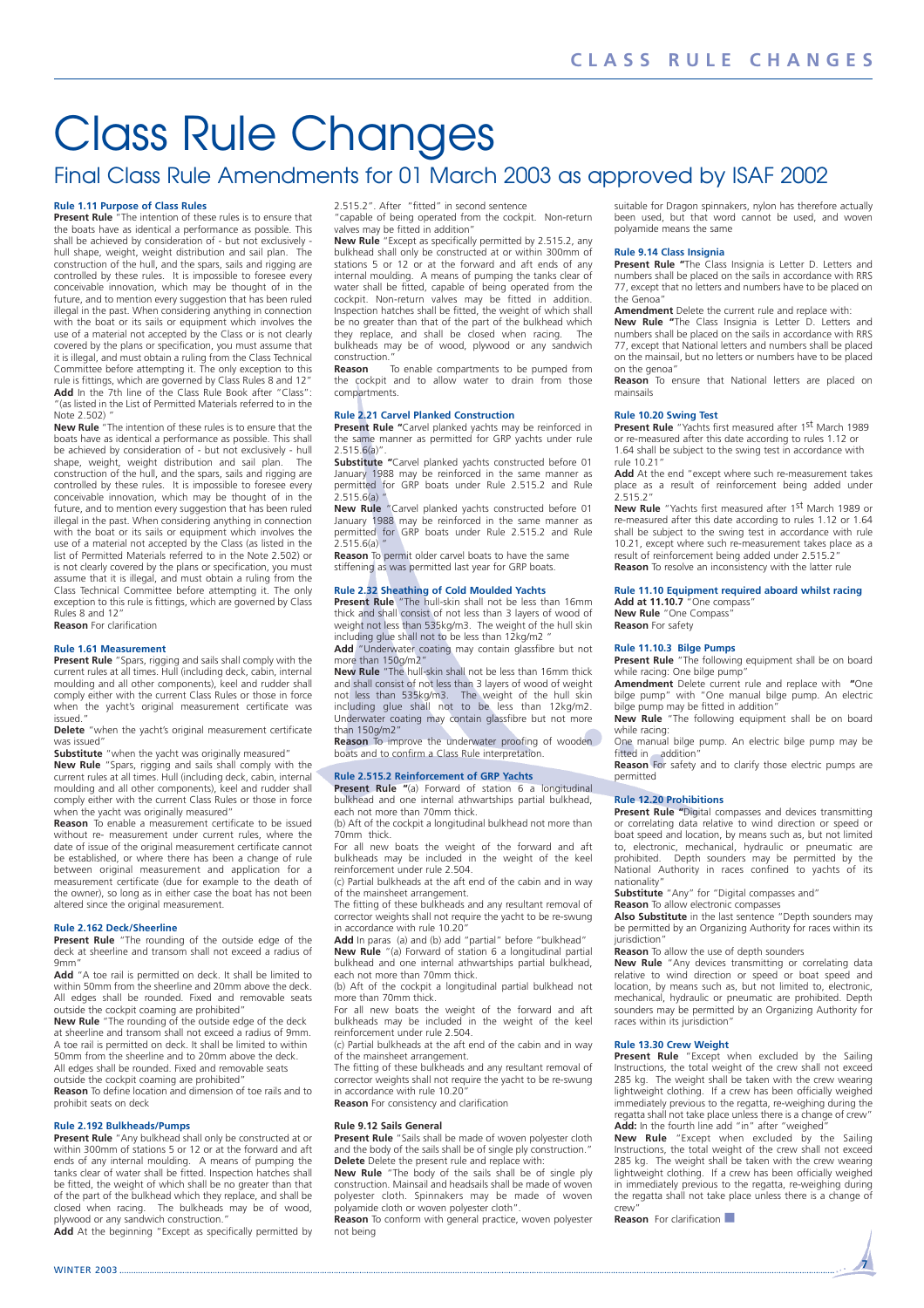## Notes from the IDA Chief Measurer

Like last year, most changes to the Class Rules were aimed at simplification and clarification of existing rules. However, during the last (Northern) sailing season, some of the smarter competitors found some little rule "gaps", which needed mending. Other alterations became necessary as a result of changes to the Racing Rules (RR), which since 2001 permitted power driven pumps.

Like always in life, those owner's, which discovered and made use of these gaps may have had at a slight advantage, because they were able to read!

However, I will explain the alterations, but only those which have an every day effect to the use of a Dragon, I will try to be short:

#### **Rule 2.162 Deck / Sheerline**

The older ones of us might remember those little toe rails running along the outside of the deck. The size or dimensions and positions of those were never specified. They are now limited to be within 50mm from the sheerline and 20mm above deck. All corners have to be rounded off. This means that the whole rail, if fitted, has to stay within those dimensions specified above. The length of those rails is free. Seats, fixed or removable, outside the cockpit coaming are prohibited. The above has been added to the existing Rule which specifies the max radius of 9mm on the sheerline.

#### **Rule 2.192 Bulkheads / Pumps**

If bulkheads are fitted, to create buoyancy tanks in the fore and aft body, and they are mandatory in Dragons constructed after 1st March 1991, a means of pumping the tanks clear of water shall be fitted. Some builder's simply fit a pump to each bulkhead. From 1st March 2003 on, it must be possible to operate those pumps, (or whatever other means to pump those tanks dry have been fitted) from the cockpit. The reason is that it is very hard to operate the forward pump and a crew may be trapped during this operation if the boat goes down. It is hardly possible to build a Dragon that cannot sink! Whatever is being fitted as means of buoyancy, it can only serve the purpose to give the crew sufficient time to leave the boat in an organised orderly manner, if it sinks. In addition, non-return valves may be fitted to each bulkhead. This will permit water, which enters those compartments, to drain in to the cockpit area, where it may be pumped out more easily.

#### **Rule 2.32 Sheathing of Cold Moulded Dragons**

The underwater coating may contain glassfibre but not more than 150g/m2

I think, this does not need explaining, it should be clear to everybody, that the "underwaterbody"

**8**

does not reach up to the sheerline. If in doubt as to its position, it can be seen on the drawings where the waterline is.

#### **Rule 2.515.2 Reinforcement of GRP Yachts**

To this rule, the word "partial" has been added, to make clear that those bulkheads may have cut outs.

#### **Rule 9.12 Sails General**

To the existing rule, which specifies polyester cloth as the material of which the sails be made of, has been added, that spinnakers may be made of woven polamide cloth. This will allow the spinnakers to be made of Nylon, which really has always been the case. Polyester is not suited for Dragon spinnakers.

#### **Rule 9.14 Class Insignia**

This rule has been made a little more clear, because it could be misunderstood.

#### **Rule 11.10 Equipment required aboard whilst racing**

From now on **a compass** is mandatory in addition to the other required equipment! This does not change much since I have never seen a Dragon without one.

#### **Rule 11.10.3 Bilge Pumps**

A bilge pump has always been mandatory equipment in a Dragon. In the last edition of the Racing Rules, Rule 52 has been slightly changed, permitting, suddenly, power driven pumps. The Dragons do not want to rely entirely on power pumps, but do not rule them out either. Consequently, the above Class Rule had to be amended, to make sure that at least **one pump** on board shall be a **manual** one. Power pumps may stay on board, however it goes without saying that the necessary battery will not be included in the weight of the boat, meaning, it has to come off, when the weight is being checked.

#### **Rule 12.20 Prohibitions**

Here the words: "**Digital Compasses**" have been dropped. This means that from 1st March 2003 onwards, a Dragon may sport an electronic or digital compass. This electronic compass may include a timing device, but is not permitted to do more than one can expect a compass to do. That is to show the direction in which the boat is, and has been pointing.

#### **Depth Sounders**

The old rule, which specified the body which may permit the use of a depth sounder, has been modified, because it did not work. Hopefully it does now!

#### **Rule 13.20 Hiking**

During the last years more and more infringements of this Class Rule have been



Gunter O Ahlers

observed, crews are using all kinds of contrivances inside the cockpit, to be able to stay aboard while hiking, and to do this a little more comfortably There have been discussions about the current rule and crew position:

#### **"When hiking no part of the crew's body between the middle of the thigh and feet shall be outboard the sheerline"**, but

there was general agreement, that this is the way the Dragon may be sailed, no less, but also no more. The pain starts when it comes to: "What do I hang on to, where am I permitted to put my feet under? From when on will it be a "contrivance" and what is not?"

Since people vary in size, it became clear to all in the discussion, there is no way that a rule can be drafted, restricting or defining the dimensions of any device inside the cockpit, which suits all. Further, Class Rule 3.20 "Cockpit" permits the arrangement and layout to be optional, which is in disagreement with CR 13.20. Furthermore, it was realised that what competitors do inside the cockpit during a race, cannot be controlled any way.

The conclusion after much discussion was, that **in future a new Rule** controlling hiking **could be as follows**, and will be discussed within the various National Dragon fleets:

"When hiking no part of the crew's body between the middle of thigh and feet shall be outboard the sheerline. Fixed handholds are only permitted on the inside face of the cockpit coaming. The use of any hiking aids which can be attached to the body are prohibited". The remaining would than be controlled by "RR" 49.1, which permits hiking straps. But again, it requires the gift to be able to read, to take advantage of this rule.

**Telephones,** on board Dragons: there is no chance of running away from it, on each of the Dragons participating in any regatta, there is at least one phone on board, even so it has not really been permitted up to now. It was decided to include the following in the Regatta Regulations: "Telephones may be on board but shall be switched off during the race"  $\blacksquare$ 

Your Chief Measurer Günter O. Ahlers

#### **TECHNICAL COMMITTEE**

**Graham Bailey** Chairman UK **Gunter Ahlers** Chief Measurer GER **Mike Hayles** UK **Lars Hendriksen** DEN **Andrew Johnson** AUS **Bernd-Leopold Kaether** GER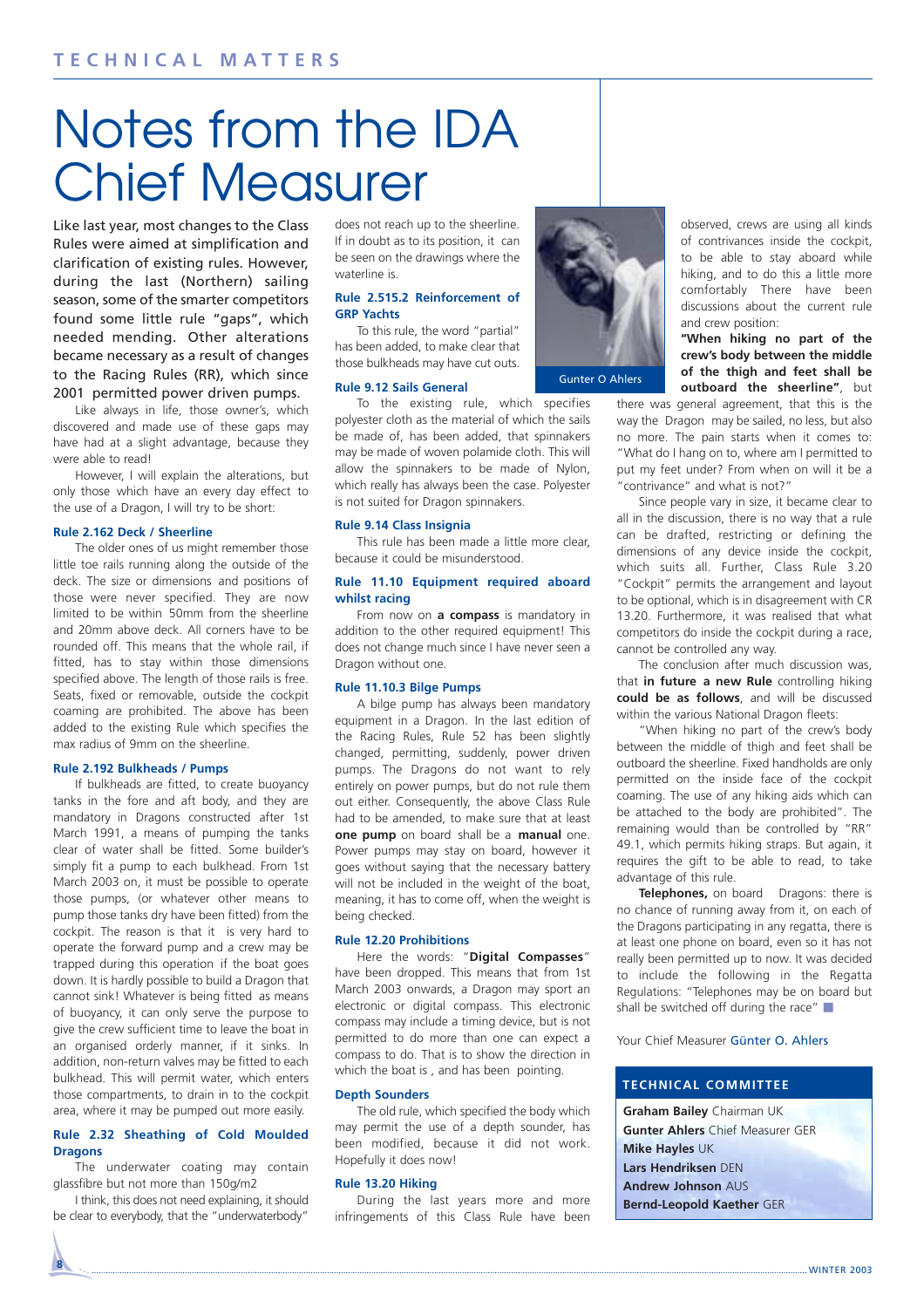## List of IDA **Measurers**

| $IM = International Measure$ | $MF = Full Measure$ |
|------------------------------|---------------------|
| $MS =$ Sail Measurer         |                     |
|                              |                     |
|                              |                     |

| Ediss        | <b>Boyes</b>     | Australia   | MF        |
|--------------|------------------|-------------|-----------|
| Alwyn        | Jarman           | Australia   | MF        |
| Andrew       | Johnson          | Australia   | ΙM        |
| Ted          | Laing            | Australia   | MF        |
| Norman       | Longworth        | Australia   | IM        |
| lan          | MacDiarmid       | Australia   | MS        |
| Rob          | McCluskey        | Australia   | MS        |
| Richard      | Smith            | Australia   | MS        |
| John         | Standley         | Australia   | MF        |
| Charles      | Stanton          | Australia   | MF        |
| Hugh         | Wardrop          | Australia   | MF        |
|              |                  |             |           |
| Hubert       | Raudaschl GesmbH | Austria     | <b>MS</b> |
| Gunther      | Staudinger       | Austria     | MF        |
| Frank        | Dobbels          | Belgium     | MF        |
| Kent         | Aggus            | Canada      | MS        |
| Greg         | <b>Bratkiw</b>   | Canada      | MS        |
| Ken          | Brown            | Denmark     | MS        |
| Tom          | Carlsen          | Denmark     | MS        |
| Flemming     | Christiansen     | Denmark     | MS        |
| Claus        | Hoj Jensen       | Denmark     | MS        |
| Lars         | Jensen           | Denmark     | MS        |
| Carsten      | Lauridsen        | Denmark     | MF        |
| Theis        | Palm             | Denmark     | MF        |
| Mogens       | Pedersen         | Denmark     | MS        |
| Lasse        | Rosenbeck        | Denmark     | <b>MS</b> |
| Bo           | Selko            | Denmark     | <b>MS</b> |
|              |                  |             | MF        |
| Erkki        | Hintsanen        | Finland     |           |
| Chris        | Winter           | Finland     | MF        |
| Joseph       | Guillou          | France      | MS        |
| Yves         | Leglise          | France      | MF        |
| Daniel       | Petton           | France      | MS        |
| Gunter       | Ahlers           | Germany     | ΙM        |
| Heinz-Werner | Aping            | Germany     | MS        |
| Bernd        | Faber            | Germany     | MS        |
| Werner       | Fritz            | Germany     | <b>MS</b> |
| Gerd         | Hoglinger        | Germany     | MS        |
| Walter       | Mai              | Germany     | IM        |
| Barbara      | Mang             | Germany     | MS        |
| Hermann      | Patrunky         | Germany     | MF        |
| Frank        | Schonfeldt       | Germany     | MS        |
|              | Lau              |             | <b>MS</b> |
| Alan         |                  | Hong Kong   |           |
| Kieran       | Jameson          | Ireland     | MF        |
| Marcel       | Wagenaar         | Netherlands | MF        |
| Roger        | Knightly         | New Zealand | MF        |
| Allen        | Smith            | New Zealand | MF        |
| Harald       | Gjoertz          | Norway      | MF        |
| Nuno         | Reis             | Portugal    | ΙM        |
| Antonio      | Cardona Espin    | Spain       | MF        |
| Matz         | Brown            | Sweden      | MF        |
| Lars         | Stjerna          | Sweden      | МF        |
| Fred         | Gachter          | Switzerland | ΜS        |
| Oskar        | Weber            | Switzerland | МF        |
| Ziya         | Ergun            | Turkey      | MF        |
|              |                  |             |           |
| Geoff        | Appleton         | UK          | МF        |
| David        | Chivers          | UK          | MF        |
| Peter        | Duce             | UK          | МF        |
| Dennis       | <b>Ellis</b>     | UK          | MF        |
| Bernard      | Fisher           | UK          | MS        |
| Stuart       | Jardine          | UK          | MS        |
| George       | Johnson          | UK          | MF        |

# 75th Anniversary **Celebrations**

In 2004 we will be celebrating 75 years of the Dragon Class, now sailed in 28 countries.

An Anniversary Regatta is planned for October 2004 at St Tropez. This will be the biggest Dragon regatta ever held. It will be a fun regatta with a full programme ashore and afloat, including an Anniversary Dinner.



#### **National Celebrations**

All National Dragon Associations are being encouraged to organise their own celebrations.

So far we have been notified of:

**Sweden Norway & Denmark** – A big regatta in Marstrand from 22nd-25th July - Royal Nordic Regatta

**Portugal & Spain** – Regattas in Cascais and Palma as part of the Iberian Championships **United Kingdom** – A "Jubilee Ball" to be held in London in January 2004 (Dragons sailors from around the World are invited) and a special race during the Gold Cup which is being held in Falmouth from 11th to 17th July.

Also at the Ball, the winning ticket for the Jubilee Raffle organised by the British Dragon Association will be drawn. The prize will be a new Borresson Dragon.

#### **Anniversary Book**

A book will be published recording the history of the Class. This will be organised by Claes-Goran Nilsson, the President of the Swedish Dragon Association. If you have any interesting material for the book please contact Fredrik Jessing Email: fredrik@jessing.nu. or send it to: Fredrik Jessing, Kusttorget 6B S414 55 Goteborg, Sweden.

#### **Provisional Programme: Sunday 10th – Saturday 16th October**

#### **Monday, Tuesday, Wednesday**

Fleet (& Classics) racing - in 4 Fleets with each Fleet racing against the others. **Thursday** Anniversary Race (all boats one race)

- **Friday** Separate races for "Champions", "Celebrities", "Ladies", "Over 65s", "Juniors", "Classics", "Crews".
- **Saturday** Grand Finals & Prizegiving

Further information and pre-registration forms will be available on the IDA website by 31st May 2003, they can also be obtained from: Chris Dicker, Hill House, Ranworth, Norfolk, NR13 6AB England. Email: chd@lovewell-blake.co.uk

The first 200 registrations will be guaranteed priority entry forms. Entries will be limited to 200 boats. Entry forms may be submitted from 1st January 2004 and the closing date for entries is likely to be 30th June 2004 ■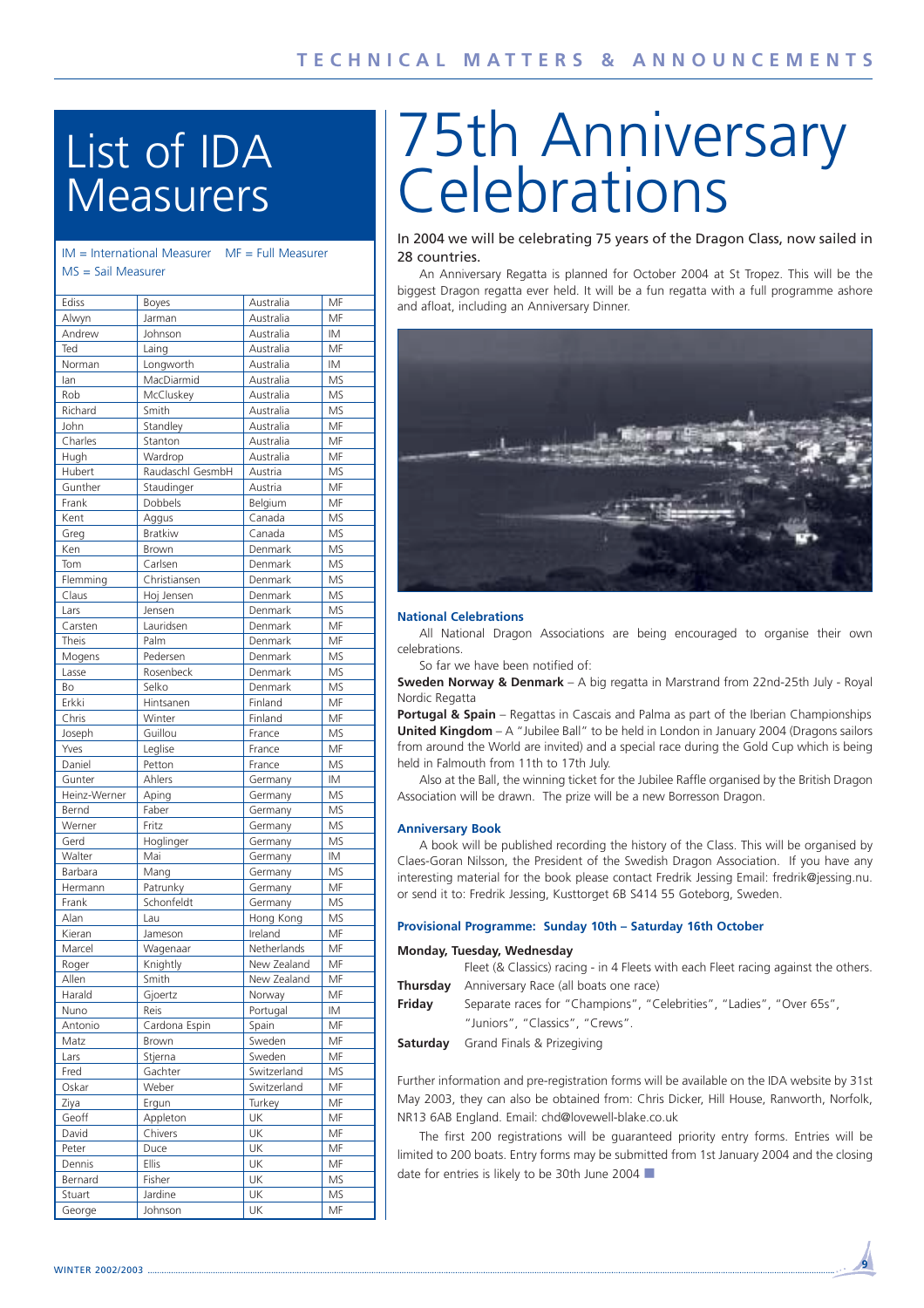#### **Australia**

Leigh Edwards 16 Norwood Avenue Taroona 7053<br>Home: + Home: +61 3 6227 8557<br>Office: +61 3 6233 8184 +61 3 6233 8184 Home Fax: +61 3 6227 8557 Off Fax: +61 3 6233 8292 Mobile: +61 0439 400 355 EMail: leigh.edwards@forestry.tas.gov.au

#### **Austria**

Heinz Weiser A-1060 Wien Mariahilfer Strasse 31/15 Office: +43 1 587 54 86 Off Fax: +43 1 585 38 45 EMail: biv.gesmbh@chello.at

#### **Belgium**

Patrick Delahaye 42 Avenue Neptune B 1410 Waterloo Office: +32 2 354 3077 Off Fax: +32 2 354 5742 Mobile: +32 75 46 64 61 Web: www.belgian-dragons.be EMail: belgian.dragons@skynet.be

#### **Canada**

Peter Jeffery 78 Eighth Street Etobicoke Ontario M8V 3C4 Home: +1 416 252 5584 Home Fax: +1 416 252 5933 Mobile: +1 416 571 2408 EMail: p.jefferycan119@sympatico.ca

#### **Denmark**

Hans Jorgen Sorensen Signelilvej 15 DK - 2300 Kobenhaven S Office: +45 328 42226 Off Fax: +45 325 96064 Web: <u>www.dragonclass.dk</u><br>EMail: <u>hjs.ronnow@post.tele.dk</u>

#### **Estonia**

Kersti Gregor Regati Blv 1 - 6k 11911 Tallinn Office: +372 6 398960 Off Fax: +372 6 398960 Mobile: +372 50 66 151 EMail: ejkl@online.ee

#### **Finland**

Mini Jaatinen Santakatu 1 E 103 FIN - OO180 Helsinki Web: <u>www.kolumbus.fi/dragon</u>/<br>EMail: <u>mini.jaatinen@kolumbus.fi</u>

#### **France**

Louis Urvois 68 Addison Road London W14 8JL United Kingdom Tel: +44 (0)207 605 6980 Office Fax: +44 (0)207 605 6989<br>Mobile: +33 60 78 12 934 Mobile: +33 60 78 12 934 Web: <u>www.afsid.com</u><br>EMail: <u>yurvois@aol.com</u>

#### **Germany**

Rupert Fischer Kreuzstr. 19 D-82544 Egling Home: +49 89 567621 Office: +49 89 567621 Home Fax: +49 8176 92184<br>Mobile: +49 172 891113 Mobile: +49 172 8911132 Web: www.drachenklasse.de EMail: info@drachenklasse.de

### **Hong Kong**

Phyllis Chang 3rd Floor, 40 Chung Hom Kok Road Home: +852 2813 1877 Office: +852 2533 2718 Off Fax: +852 2868 1504 Mobile: +852 9486 0444 EMail: pjc@shl.com.hk

### **Hungary**

Peter Honig H-1024 Budapest Ady Endre str. 2-4 Budapest H-1024<br>Home: +36 Home: +36 1 316 4864<br>Office: +36 1 443 2100 Office: +36 1 443 2100 / 2316 Home Fax: +36 1 316 4864<br>Off Fax: +36 1 443 2211 Off Fax: +36 1 443 2211<br>Mobile: +36 20 9729 85 Mobile: +36 20 9729 858 EMail: honig@mail.matavnet.hu

#### **Ireland** Tim Pearson

44 Orpen Green Stillorgan Grove **Blackrock** Co Dublin Home: +353 1 283 2423 Office: +353 1 278 8255 or +323 1 475 3300 Off Fax: +353 1 278 8255 Mobile: +353 87 2480361 Web: www.dublinbaydragons.org EMail: tmp@iol.ie

#### **Italy**

Max Conti Via Arceviese 4 60019 Senigallia (An) Home: +39 71 792 7541 Office: +39 71 792 2465 Off Fax: +39 71 792 2465 Mobile: +39 329 8616081 EMail: massimo.conti3@tiin.it

#### **Japan**

Bocci Aoyama #201- 1-15 Shiroganedai Minato-Ku, Tokyo 1080071,<br>Home: +81 3 3444 4600 Home: +81 3 3444 4600 Office: +81 3 5421 3673 Home Fax: +81 3 3444 4600 Off Fax: +81 3 5421 3675<br>Mobile: +81 30 1356987 Mobile: +81 30 1356987 EMail: bocci@unhex.co.jp

#### **Netherlands**

Michiel van Dis (Interim Secretary) Duinkerken 5 3633 EM Vreeland 3633 EM Vreeland Home: +31 294 414157 Office: +31 20 7502323 Home Fax: +31 294 411672 Off Fax: +31 20 7501037<br>Mobile: +31 06-5343729 Mobile: +31 06-53437299 Web: www.dragonclass.nl EMail: michiel@vandis.net

#### **New Zealand**

Frans de Court C/O Pacific Surgical Supplies 24D Allright Place Mt Wellington Auckland Home: +64 09 524 6742 Office: +64 09 527 0025 Off Fax: +64 09 527 0059 Mobile: +64 025 961 789 EMail: frans@pacificsurgical.cnz

#### **Norway** Rolv Giske

Niels Windsvei 39 N-6001 Aalesund Home: +47 70 13 80 31 Office: +47 70 14 40 40 Off Fax: +47 70 14 40 41 Mobile: +47 92 66 13 40 Web: www.nordragon.com EMail: rolv@butikkutstyr.as

#### **Portugal** Jose Bello

Esplanada Principe D. Luis Filipe 2750-411 Cascais Home: +351 21 486 3194 Office: +351 21 487 9044 Home Fax:+351 21 486 3194 Off Fax: +351 21 486 9045<br>Mobile: +351 93 459 3353 Mobile: +351 93 459 3353 Web: <u>www.netbay.pt/dragopor</u><br>EMail: j<u>bello@netbay.pt</u>

#### **Russia**

Kirill Smirnov Bolshoi Prospekt 87- 60 Vasiljevsky Ostrov Saint-Petersburg 199106 Office: +7 812 322 7553 Mobile: +7 812 934 4366 web: http://www.draconclass.spb.ru EMail: kirill.smirnov@home.ru / pappe@mail.ru

#### **Spain**

Miguel Domecq Comino de la Escollera 5 07012 Palma de Mallorca Office: +34 971 72 52 46 Off Fax: +34 971 72 52 47 Mobile: + 34 670 735 930 Web: www.dragonspain.com EMail: yacht@pobox.com

#### **Sweden**

Fredrik Jessing Kusttorget 6R 41455 Goteborg Home: +46 31 7752757 Office: +46 70 7299206 Web: www.dragon.p.se.no EMail: Fredrik@jessing.nu

#### **Switzerland**

Lotti Schmid Birkenweg 5 CH - 3072 Ostermundigen Home: +41 31 931 61 69 Home Fax: +41 31 931 61 69 Mobile: +41 79 222 72 65 Web: www.dragon-class.ch EMail: info@dragon-class.ch

#### **Turkey**

Arkun Demircan Susen Sokak No 5/3 Yesilyurt-Istanbul 34800<br>Tel + 90 - 212 - 57 Tel + 90 - 212 - 573 0016 Fax + 90 - 212 - 663 8225 Mobile + 90 - 542 - 456 5656 Web: www.turkish-sailing-federation.org.tr EMail: arkundemircan@hotmail.com

#### **UK**

Julia Bailey 92 Eaton Terrace London SW1W 8UG Home: +44 (0)207 330 2553 Mobile: +44 07774847052 Web: www.britishdragons.org EMail: Julia.Salt@AllenOvery.com

#### **USA**

Chris Brizes 3540 Dellbank Dr Rocky River Ohio OH 44116 +1 440 331 9579 Office: +1 440 352 0843 Home Fax: +1 440 331 9579 Off Fax: +1 440 352 6681<br>Mobile: +1 440 477 2178 Mobile: +1 440 477 2178 EMail: US255@aol.com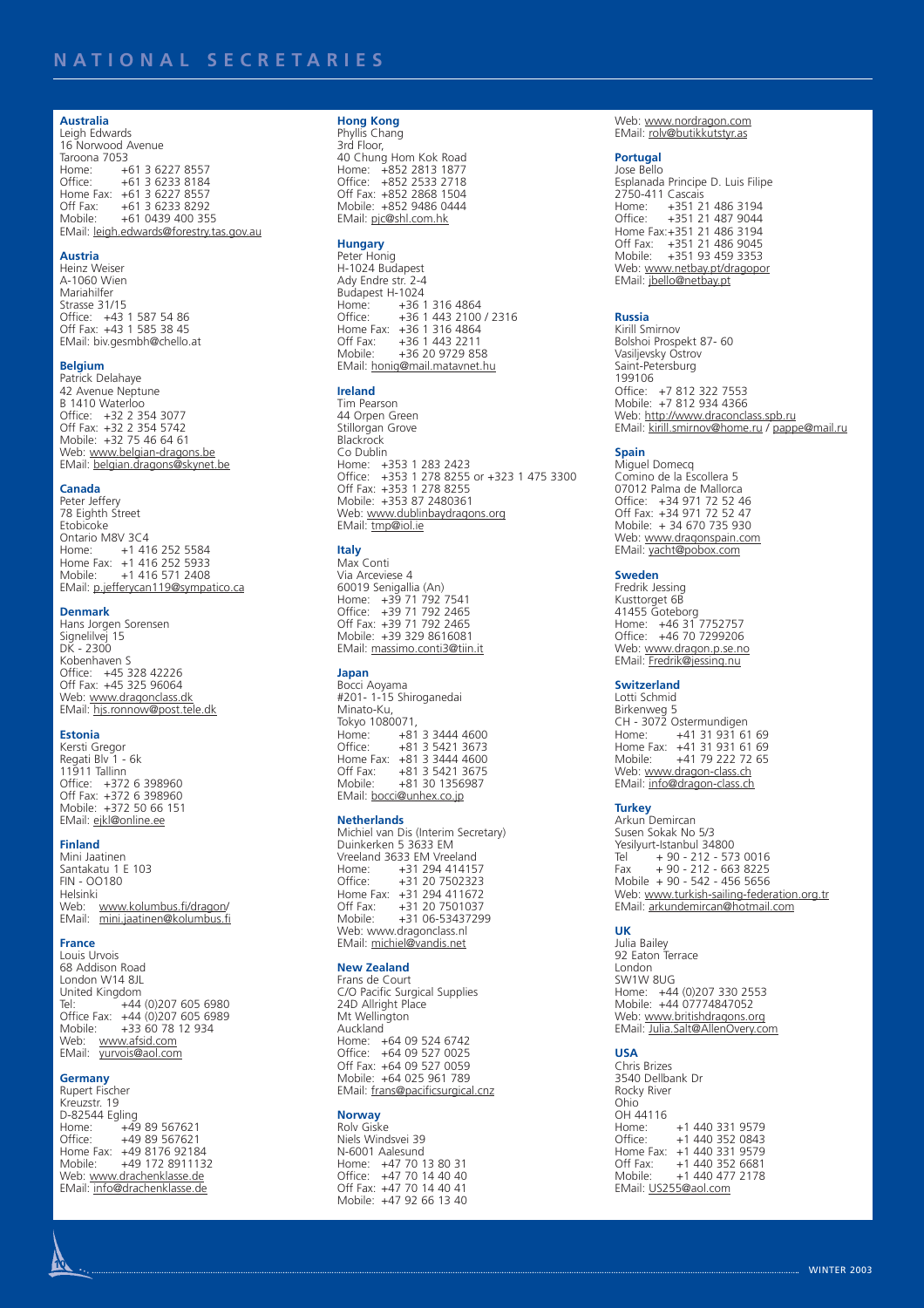

**Wednesday 28 May – Sunday 1 June 2003**

**www.dragon-class.ch www.yczug.ch info@dragon-class.ch www.zug-tourismus.ch**



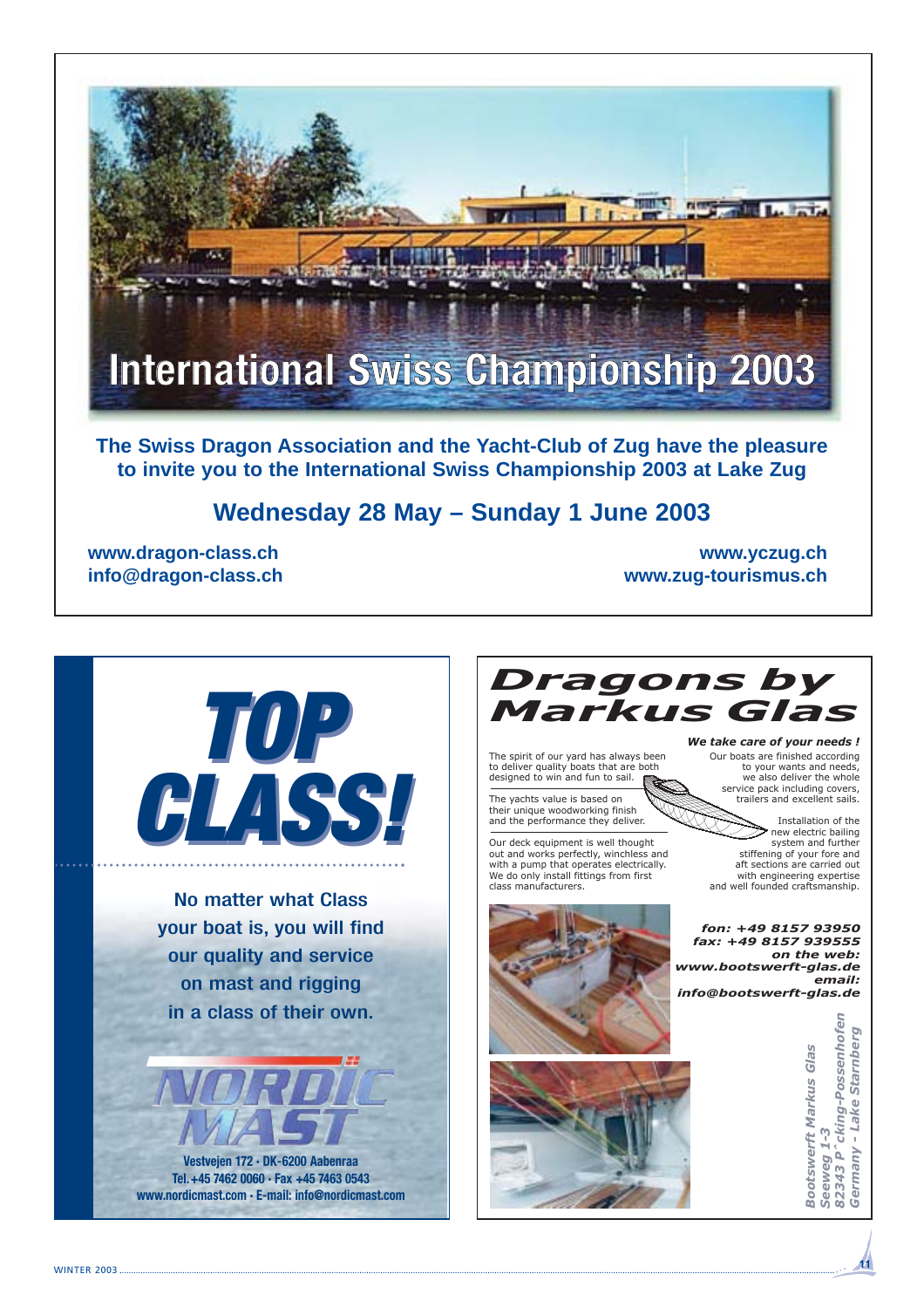

# **BOOMKICKER**



Prevents damage to nicely varnished coamings Makes sail changes quick and easy **Stabilizes boom in choppy water** Maintains open leach on mainsail in light airs

Easy to install. € 269 incl. VAT and postage. IMHOFF b.v. T: +31 331 5900 F: +31 331 5866

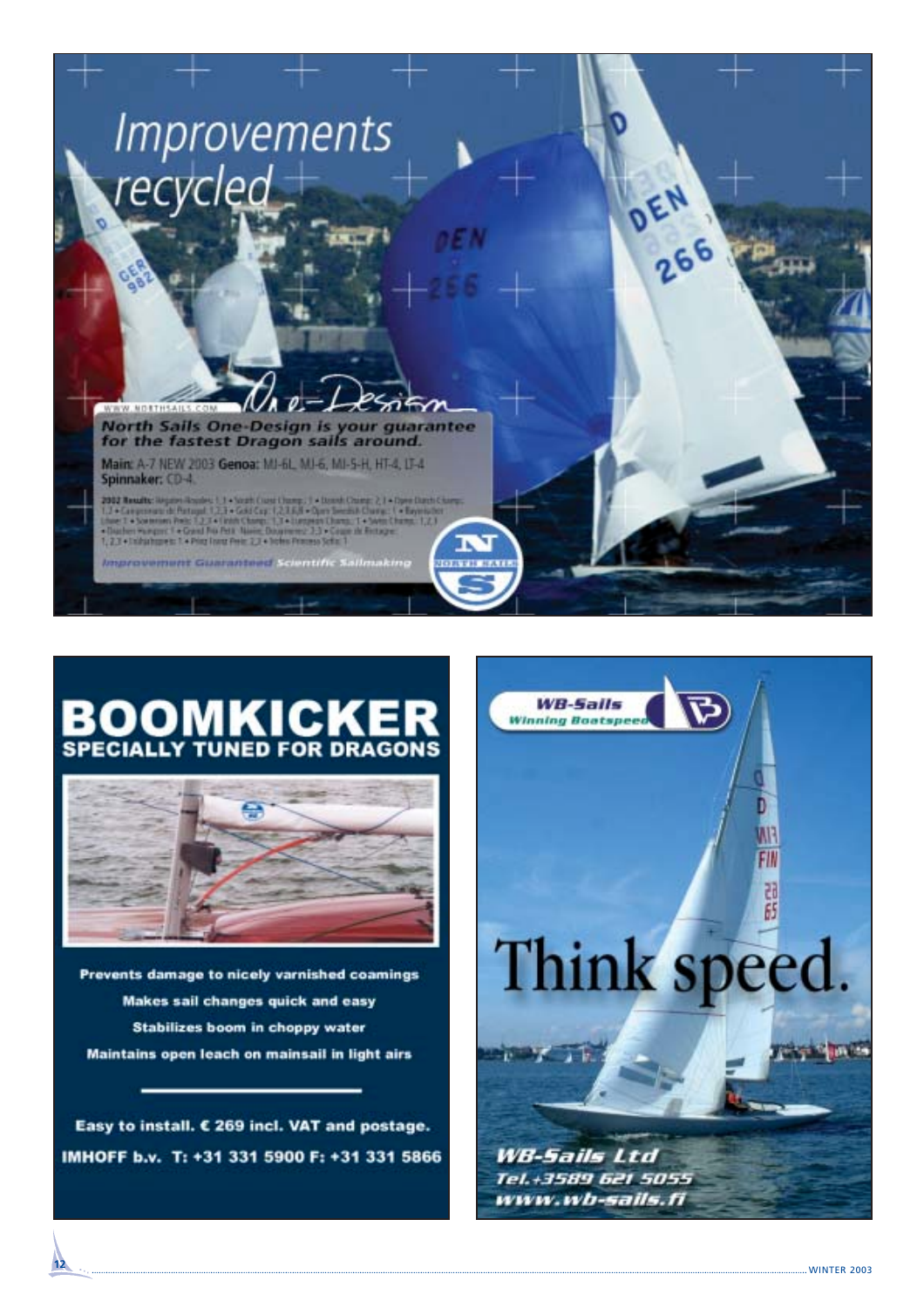

website: www.kyc.ie email: kyc@iol.ie Telephone: KINSALE YACHT CLUB 00 353 21-477 3433 Regatta Director: barrylynch@indigo.ie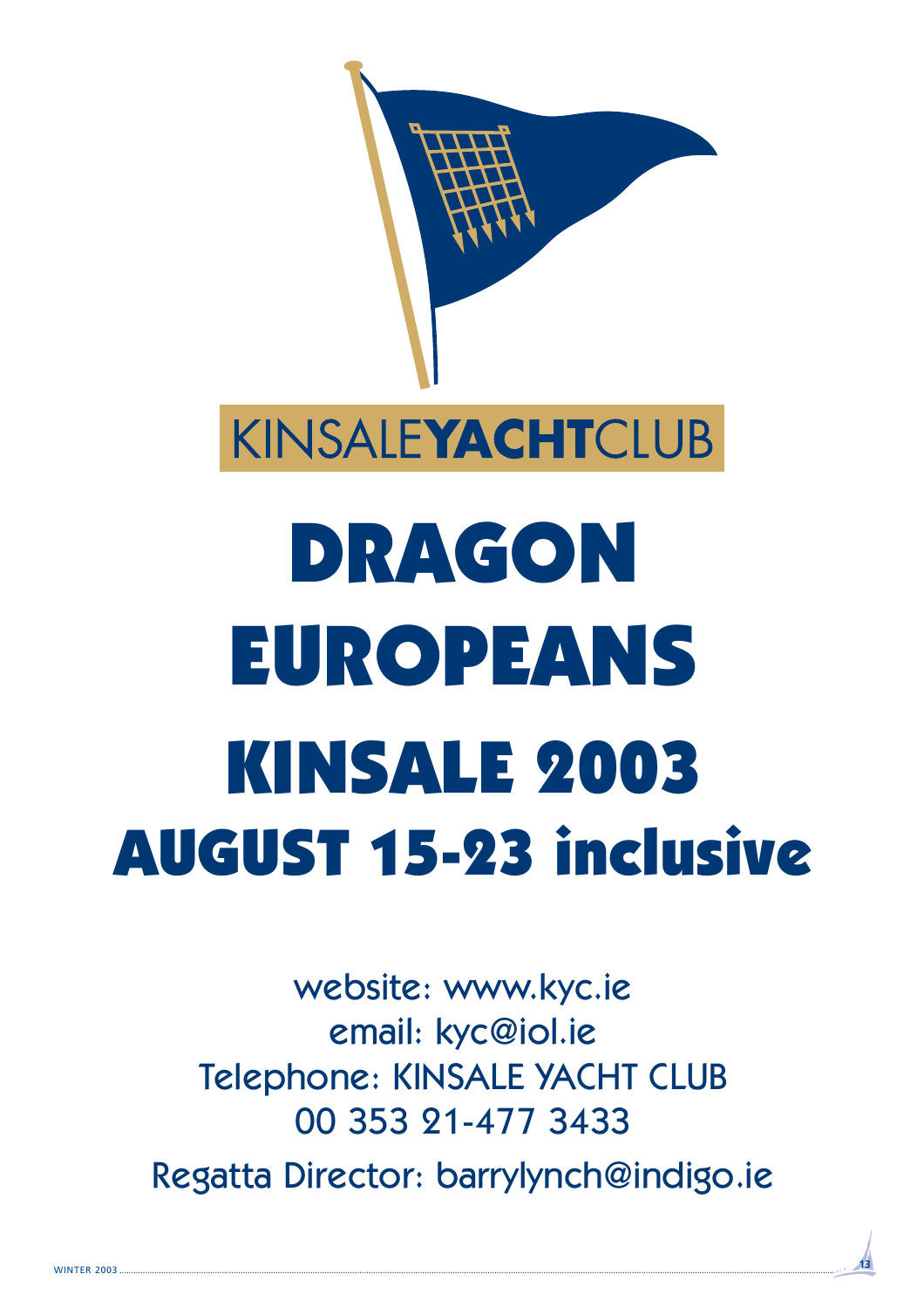

## "The Total Performance Concept"

Petticrows are the only Dragon builder to produce the Hull/deck, Mast and Sails IN HOUSE. The Total Performance Concept ensures consistent application by our Design Team and Performance Data from our CHAMPIONSHIPS WINNING Dragons.

We work hard to make the Dragon fast and effective; give me a call if you would like to know more!

Poul-Richard

### **New for 2003**

Hull Mould, Electric Bilge Pump, Digital Compass.

Petticrows.com. **•** Petticrows service with part-picker and on-line shop. • Dragon Sails. G Second hand Dragons. Trim tips. G News etc.

Dealer for Sweden, Leif Carlsson<br>Tel: +4687170464 Email: sune.carisson.batvarv@tella.com

monte

Burnham-on-Crouch Essex . CM0 8AT. Tel: +44 (0)1621 782115 Fax: +44 (0)1621 785389 Email: Petticrows@dial.pipex.com Website Address: Petticrows.com

### 2002 Results

**Irish Championships** 1,2,3,4,5,6,7,8,9,70,77,12,13,14,15

**Danish Championships**  $123$ 

**British Championships**  $1.2.3, 4.5, 6.7,$ 

Dragon Derby La Baule  $1.2.3$ 

**French Championships** 1.2.3.4

Gold Cup 1.4.5.8.9.10

Swedish Championships 1,2,3,4,5,6,1

**Cowes Week** 12456789.10

**Kiel Week** 123,5,6,8,9,10

**Pfingstbush Kiel** 1245.8

German Championships

**Grand Prix Douarnenez** 1.3,5,6,8,9,10,11,12,13,14,15,16,17

Dealer for Germany, Vincent Hoesch<br>Tel: +491752427006<br>Email: vincent2@t-online.de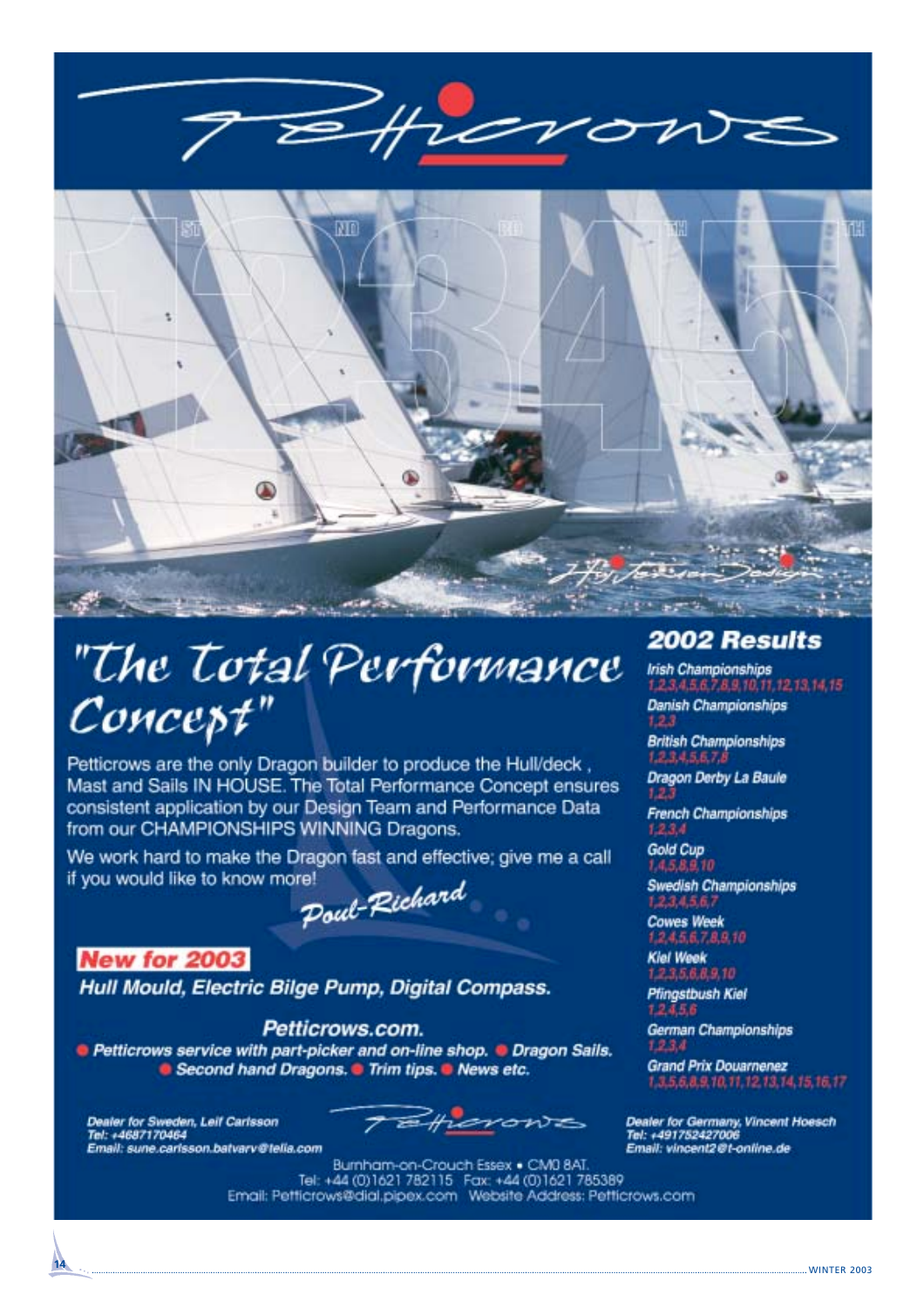| <b>International</b> |                                                         |                    |             |                                    |
|----------------------|---------------------------------------------------------|--------------------|-------------|------------------------------------|
| $10 - 16$ January    | Prince Philip Cup                                       | Hobart             | Australia   | http://www.tasdragon.org.au        |
| 18 - 27 January      | World Championship *                                    | Hobart             | Australia   | http://www.tasdragon.org.au        |
| 06 - 09 March        | Prince Henry Trophy * (Iberian Championship)            | Cascais            | Portugal    | http://213.22.51.242/ver_super.asp |
| 20 - 23 March        | HM King Juan Carlos Trophy* (Iberian Championship)      | Cascais            | Portugal    | http://213.22.51.242/ver_super.asp |
| 28 - 30 March        | Coupe de France                                         | Saint Tropez       | France      | philipdestrem@hotmail.com          |
| 03 - 06 April        | Mediterranean Cup (Iberian Championship)                | Calanova           | Spain       | http://213.22.51.242/ver_super.asp |
| 15 - 18 April        | HRH Princess Sophia Trophy * (Iberian Championship)     | Palma              | Spain       | http://213.22.51.242/ver_super.asp |
| 03 - 05 May          | The Trophée Banque Fédéral Finance                      | Douarnenez         | France      | http://www.sr-douarnenez.com       |
| 07 - 10 May          | Grand Prix Petit Navire *                               | Douarnenez         | France      | http://www.sr-douarnenez.com       |
| 20 - 22 June         | Championnat Open de Méditerranée                        | Cannes             | France      | http://gailes.free.fr              |
| 12 - 19 July         | Gold Cup *                                              | Medemblik          | Netherlands | http://www.dragongoldcup.com/      |
| 15 - 24 August       | European Championship *                                 | Kinsale            | Ireland     | http://www.kyc.ie/european_        |
|                      |                                                         |                    |             | champs_2003.htm                    |
| 21 - 27 September    | Regates Royales                                         | Cannes             | France      | http://gailes.free.fr              |
|                      |                                                         |                    |             |                                    |
| Domestic 2003        |                                                         |                    |             |                                    |
| 16 - 17 August       | Drachen-Cup                                             | Thun               | Switzerland | http://www.dragon-class.ch         |
| 01 - 03 March        | The New Zealand Nationals                               | Auckland           | New Zealand | frans@pacificsurgical.co.nz        |
| 01 - 03 March        | The New Zealand Championship                            | Auckland           | New Zealand | frans@pacific surgical.cnz         |
| 29 - 30 March        | <b>Westeinder Series</b>                                | Aalsmeer           | Netherlands | http://www.dragonclass.nl          |
| 05 - 06 April        | <b>Westeinder Series</b>                                | Aalsmeer           | Netherlands | http://www.dragonclass.nl          |
| 12 - 13 April        | TDA Cup 1                                               | Istanbul           | Turkey      | hulkioruz@superonline.com          |
| 18 - 19 April        | Easterregatta                                           | Thun               | Switzerland | http://www.dragon-class.ch         |
| 18 - 21 April        | Burnham Easter Regatta                                  | Burnham-on- Crouch | UK          | http://www.britishdragons.org      |
| 19 - 21 April        | Ski Yachting                                            | Cannes             | France      | http://gailes.free.fr              |
| 19 - 21 April        | Westeinder Series                                       | Aalsmeer           | Netherlands | http://www.dragonclass.nl          |
| 03 - 04 May          | Glarisegg Cup                                           | Steckborn          | Switzerland | http://www.dragon-class.ch         |
| 03 - 05 May          | UK South Coast Championships                            | Cowes              | UK          | http://www.britishdragons.org      |
| 17 - 18 May          | Spring Cup                                              | Muiden             | Netherlands | http://www.dragonclass.nl          |
| 17 - 18 May          | International Jungfrautrophy                            | Lake Thun          | Switzerland | http://www.dragon-class.ch         |
| 23 - 25 May          | The St Petersburg (300 year Anniversary )and Russian YC | Saint-Petersburg   | Russia      | http://www.draconclass.spb.ru      |
| 24 - 25 May          | International Alpen Cup (tune up)                       | Lake Zug           | Switzerland | http://www.dragon-class.ch         |
| 24 - 25 May          | Suunto Cup                                              | Helsinki           | Finland     | http://www.kolumbus.fi/dragon      |
| 24 - 25 May          | TDA Cup 2                                               | Istanbul           | Turkey      | hulkioruz@superonline.com          |
| 24 - 26 May          | UK East Coast Championships                             | Lowestoft          | UK          | http://www.britishdragons.org      |
| 28 May - 01 June     | International Swiss Championship                        | Lake Zug           | Switzerland | http://www.dragon-class.ch         |
| 30 May - 01 June     | <b>Ascension Races</b>                                  | Muiden             | Netherlands | http://www.dragonclass.nl          |
| 31 May - 01 June     | Lowestoft June Regatta                                  | Lowestoft          | UK          | http://www.britishdragons.org      |
| 04 - 08 June         | Derby Dragon                                            | La Baule           | France      | http://www.afsid.com               |
| 07 - 09 June         | Whitsuntide Races                                       | Muiden             | Netherlands | http://www.dragonclass.nl          |
| 07 - 08 June         | Dragon Cup                                              | Helsinki           | Finland     | http://www.kolumbus.fi/dragon      |
| 07 - 09 June         | Scottish Championships                                  | Clyde              | UK          | http://www.britishdragons.org      |
| 10 - 14 June         | UK Edinburgh Cup (UK Nationals)                         | Clyde              | UK          | http://www.britishdragons.org      |
| 14 - 16 June         | Open de Deauville                                       | Deauville          | France      | http://www.dyc14.com               |
| 14 - 15 June         | HTPS Annual Regatta                                     | Helsinki           | Finland     | http://www.kolumbus.fi/dragon      |
| 20 - 22 June         | UK Northern Championships                               | Forth              | UK          | http://www.britishdragons.org      |
| 28 - 29 June         | Summerregatta                                           | Steckborn          | Switzerland | http://www.dragon-class.ch         |
| 28 - 29 June         | Helsinki Regatta                                        | Helsinki           | Finland     | http://www.kolumbus.fi/dragon      |
| 02 - 06 July         | Medway Regatta                                          | The Medway         | UK          | http://www.britishdragons.org      |
| 04 - 06 July         | Hanko Regatta                                           | Hanko              | Finland     | http://www.kolumbus.fi/dragon      |
| 06 - 08 July         | Open Dutch Championship                                 | Medemblik          | Netherlands | http://www.dragongoldcup.com/      |
| 11 - 14 July         | Challenge Gradion                                       | Douarnenez         | France      | http://www.sr-douarnenez.com       |
| 12 - 14 July         | International Drag'star 10th Edition                    | Cannes             | France      | http://gailes.free.fr              |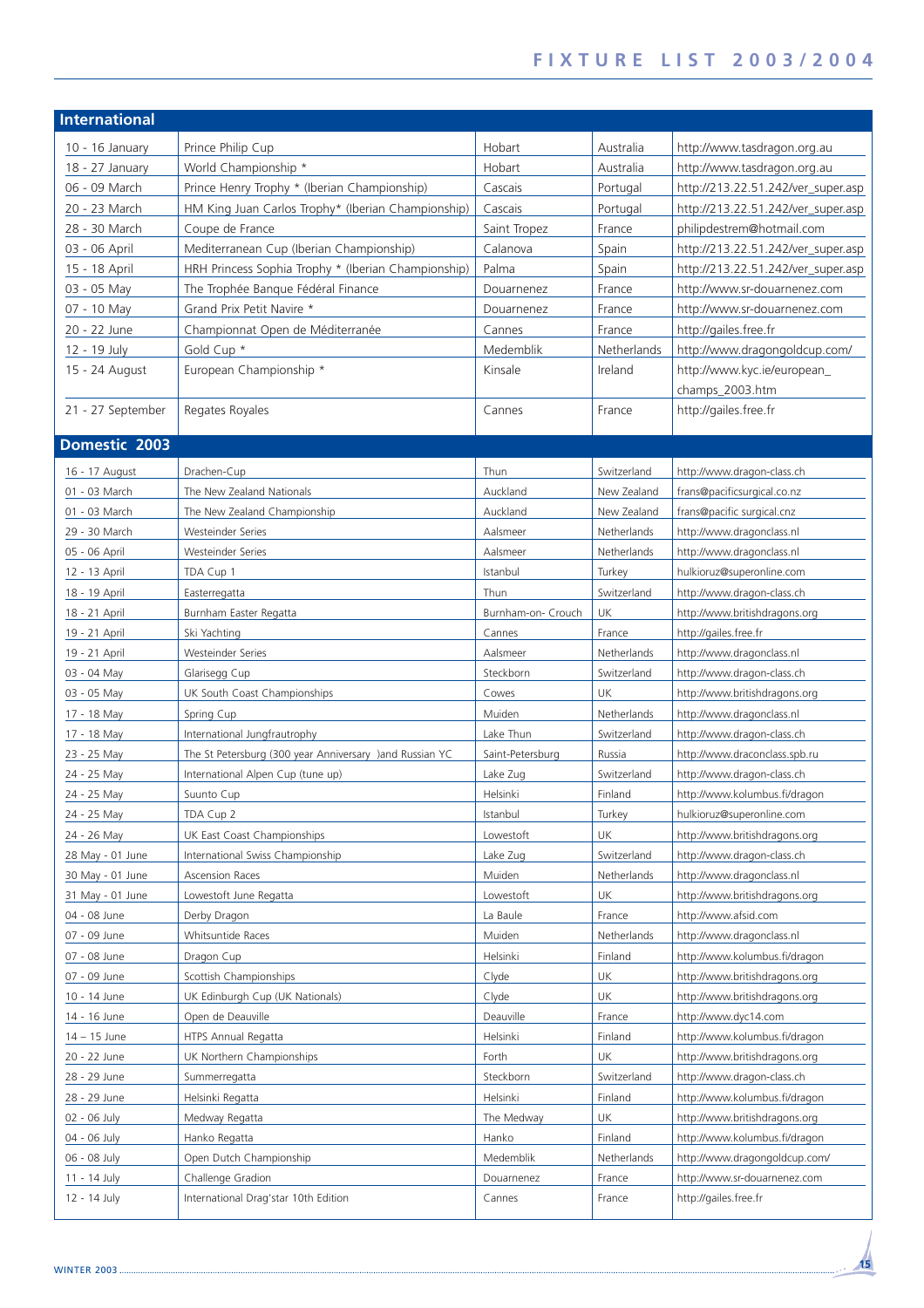| 15 - 23 July              | The International Baltic Regatta                              | Saint- Petersburg | Russia      | http://www.draconclass.spb.ru    |
|---------------------------|---------------------------------------------------------------|-------------------|-------------|----------------------------------|
| 26 - 27 July              | Challenge Douarnenz Yachting                                  | Douarnenez        | France      | http://www.sr-douarnenez.com     |
| 01 - 03 August            | Open Finnish Championship                                     | Helsinki          | Finland     | http://www.kolumbus.fi/dragon    |
| 02 - 09 August            | Cowes Week                                                    | Cowes             | <b>UK</b>   | http://www.britishdragons.org    |
| 02,03,09,10 August        | St Petersburg River YC Championship                           | Saint-Petersburg  | Russia      | http://www.draconclass.spb.ru    |
| 02 - 07 August            | International Hungarian Championship for the Sonnenschein Cup | Lake Balaton      | Hungary     | mailto:honig@mail.matavnet.hu    |
| 09 - 10 August            | Sinfonia Regatta                                              | Lahti             | Finland     | http://www.kolumbus.fi/dragon    |
| 10 - 15 August            | The Open Russian Championship                                 | Saint-Petersburg  | Russia      | http://www.draconclass.spb.ru    |
| 10 - 16 August            | Falmouth Week                                                 | Falmouth          | <b>UK</b>   | http://www.britishdragons.org    |
| 16 - 17 August            | Kuivis Cup                                                    | Helsinki          | Finland     | http://www.kolumbus.fi/dragon    |
| 23 - 30 August            | Burnham Week                                                  | Burnham-on-Crouch | <b>UK</b>   | http://www.britishdragons.org    |
| 30 - 31 August            | Zuiderzee Regatta                                             | Muiden            | Netherlands | http://www.dragonclass.nl        |
| 30 - 31 August            | Musto Classic Regatta                                         | Helsinki          | Finland     | http://www.kolumbus.fi/dragon    |
| 06.07,13,14 Sept          | The St Petersburg Open Championship                           | Saint-Petersburg  | Russia      | http://www.draconclass.spb.ru    |
| 13 - 14 September         | Autumn Cup                                                    | Muiden            | Netherlands | http://www.dragonclass.nl        |
| 03 - 05 October           | Open Turkish Championship                                     | Istanbul          | Turkey      | mailto:hulkioruz@superonline.com |
| 04 - 05 October           | Herbstpreis                                                   | Thun              | Switzerland | http://www.dragon-class.ch       |
| 06 - 11 October           | International Istanbul Regatta                                | Istanbul          | Turkey      | mailto:hulkioruz@superonline.com |
|                           |                                                               |                   |             |                                  |
| <b>International 2004</b> |                                                               |                   |             |                                  |
| 11 - 17 July              | Gold Cup *                                                    | Falmouth          | <b>UK</b>   | http://www.britishdragons.org    |
| 29 Aug - 04 Sept          | European Championship *                                       | Tallinn           | Estonia     | mailto:ejkl@online.ee            |
| 11 - 16 October           | 75th Anniversary Regatta                                      | St Tropez         | France      | mailto:chd@lovewell-blake.co.uk  |
|                           |                                                               |                   |             |                                  |

# Round up by Stavros

Whilst my round up of the Dragon Circuit is not, and I repeat not! a Petticrow Newsletter let's all acknowledge the remarkable season of a remarkable man. "The Man." Double Olympic Gold Medallist, Poul-Richard Hoj-jensen, has dominated the 2002 season despite a painful, bruising relationship with an ancient Tractor. After trying to make love (alfresco) with his beloved 'Bessie," he had to spend many months recuperating. Most humans would have never recovered; some would have retired but not "The Man". He won almost every regatta he entered, including one with me in La Boule, that alone shows just how good he is! "But enough" I hear you cry, "What about us mere mortals".

The annual European Circuit is now fantastic. When asked by other sailors from different Classes about Dragon sailing, I compare the fixture list with that of Grand Prix Formula 1. As most main events happen at roughly the same time each year, it's possible to start in Cascais, Portugal during March. Travel over to Palma for April then onwards and upwards to Douarnenez for early May. By June, July & August most National Championships, Gold Cups, Weekly Regattas (i.e. Kiel & Cowes, etc.) and Europeans (biannual) are happening. Then during late September we can all relax in the sun in Cannes. Watch out for the mammoth 2004 regatta in St Tropez, 200 boats? Racing during October and only one 'pin end!

I want to mention some of this years' winners of main events (other than Poul-Richard's); congratulations go to Henrique Anjos for the Iberian Championship. Frank Berg for Princess Sophia & Cannes. Gus (watch out for the cigar smoke always at the pin!) de Groot for the Coupe de Bretagne. Tommy Muller at the Gold Cup in Finland, Micky Erhard in the Europeans, Lake Thun, Graham Bailey for Cowes week & Peter Heerama for the Dutch Nationals. There are many, many others but I can only speak of events I know. The big three European events not to miss next year are certainly, Douarnenez, France; the Europeans in Kinsale, Ireland & the Gold Cup in Medemblik, Holland.

Meanwhile, in the UK, Rory "Bald-Eagle" Bowman was running rings around 40 boats at Burnham. He won the East Coast Championships in style & we all wish him and Ashley well with the imminent 'Yeah Baby!!!!!

48 Dragons took part in the Edinburgh Cup at Cowes; the fleet size alone shows the popularity and strength of the class. With 6 full-on races run by the great Ian Lallow, a superb time was had by all. Rory, Ted Sawyer, Andrew Craig & Myself pushed "The Man" to the end, but God had laid his own windward mark on the last race so the game was over!

On then to the Northerns sailed on the Clyde, next years Edinburgh Cup venue. The Race Officer onboard Will & Margaret Rudd's fine ship set brisk sharp courses and despite Julia Bailey's fine try in 'Aimee' Rory once again took the honours. This means 'Yeah Baby' with Rory and his team of Chris Pank & Duncan Grindley win the coveted Citron Trophy, well done. It is a trophy close to my heart, after holding it for 6 years I let it slip to the Irish for the last 2 years, with both Neil Heggarty & Andrew Craig worthy winners.

In closing I must just mention the fantastic strength of the Irish Fleet. So many have sailed well this year, in particular the teams from Phantom, Topaz, Chimera & Claire Hogan with her boys, plus many others. With the Europeans in Kinsale next August I am sure either a GBR or IRL boat will lift the coveted trophy & why the hell not!

Let's toast the Dragon Class this Christmas and every other Christmas, let's sail hard but fair, let's encourage new sailors both young & old into the Class and finish what "The Man" Poul-Richard has started, let's put the Dragon on the Map forever. Higher, Faster, Longer

#### Stavros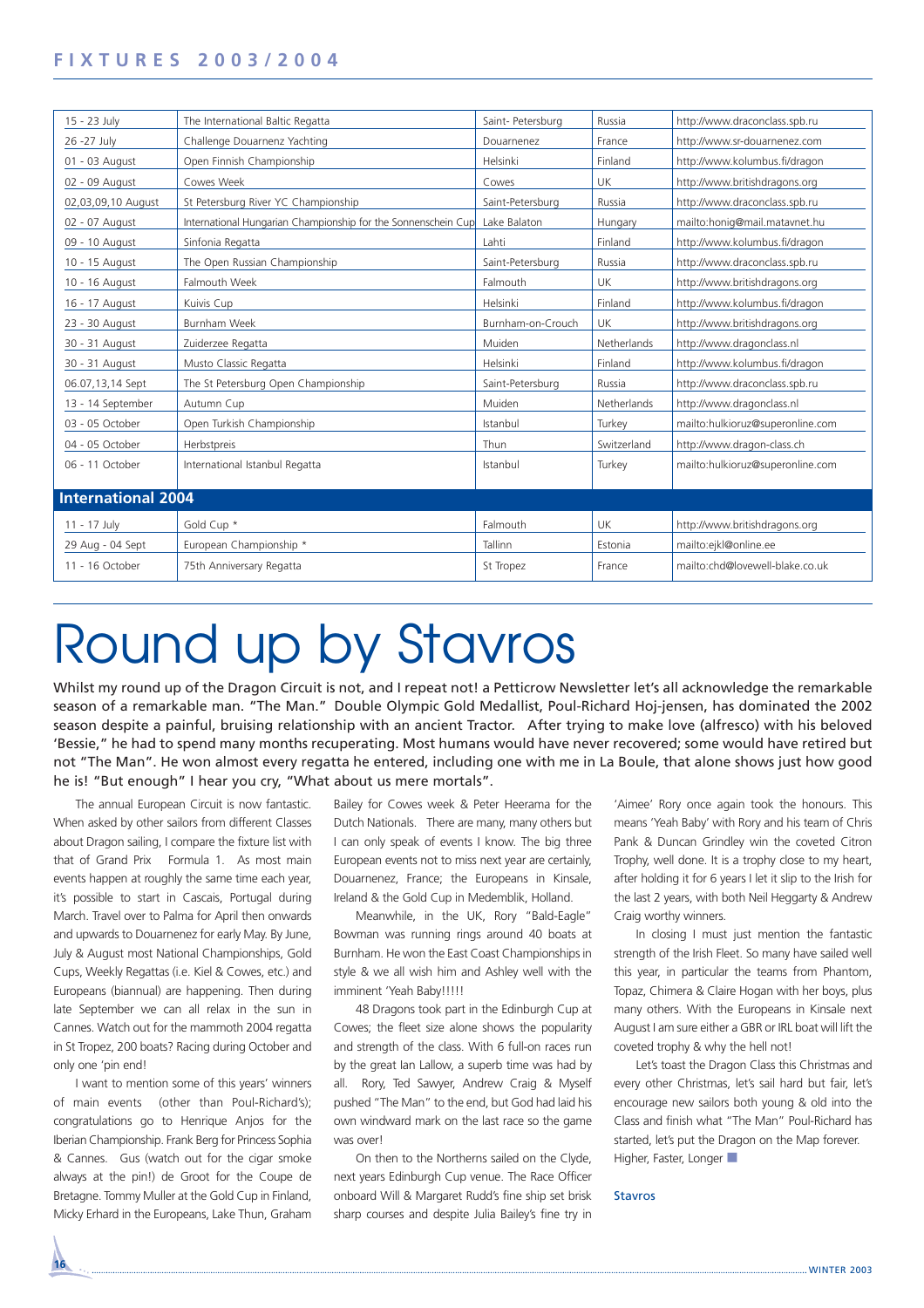## Dragon Gold Cup 2003

The Dutch Dragon Association is pleased to give the preliminary information about the regattas held in July 2003 in Medemblik.

The Dragon Gold Cup will be held at the new International Sailing Centre at Medemblik. This will be a fantastic event with all the best competition, sportsmanship, and conditions you can imagine. Medemblik has some of the best sailing water in the world. This combined with the medieval town and her traditional pubs and exquisite restaurants proves you will have a memorable time.

The Dutch Dragon Association will host the Dragon Gold Cup 2003 and the organisation of the regatta will be in the capable hands of Margriet Pannevis of the Royal Yacht Club Hollandia and her team. Hollandia has been responsible for the X99 Worlds, the Mumm-30 Europeans in 2002 and the famous SPA Regatta which they organize each year. In 1998 Hollandia was responsible for the European Dragon Championships and they have past experiences with the Dragon Gold Cup in the years 1993, 1971 and as far back as 1965.

The Open Dutch Championships 2003 will precede the Gold Cup. This event will start on the 5<sup>th</sup> of July and sailing will take place on the 6th, 7th and 8th. This is a great opportunity to get to know the water and the winds of the IJsselmeer before the Gold Cup competition arrives. On www.zeilfoto.nl are pictures of our last Dutch Championship; here you can get a good impression of what Dragon sailing in Medemblik is all about.

Registration and measuring for the Gold Cup will take place from the 9<sup>th</sup> to the 11<sup>th</sup> of July. On the 11<sup>th</sup> a practice race will be held at 14.00 hrs, after which the lord mayor of Medemblik will open the regatta at the castle. Racing will take place from the 12<sup>th</sup> until the 17<sup>th</sup>. A more detailed view on what will happen each day will be in a future newsletter.

#### **DRAGON Gold Cup JULY 2003**

5 Open Dutch Championships 6 Open Dutch Championships 7 Open Dutch Championships 8 Open Dutch Championships 9 Measuring, Registration and Practice Race 10 Dragon Gold Cup 2003 11 RACING! 12 RACING!

- 13 RACING!
- 14 RACING!
- 15 RACING!
- 16 RACING!
- 17 RACING!

To thoroughly enjoy these two weeks, please make sure you select accommodation nearby. The town of Medemblik has excellent hotels available, or you might prefer a luxurious apartment at one of the holiday complexes i. There is a list of accommodation available on the Gold Cup website www.dragongoldcup.com. We urge you to book well in advance as July is the main tourism season and accommodation will be fully booked.

#### Wouter van Dis

mail: goldcup@dragonclass.nl phone: +31.23.532.8402 fax: +31.23.532.8365 address: Professor vd Waalsstraat 40 2014EG Haarlem The Netherlands

## Europeans 2003 Kinsale, Ireland 15-24 August

On behalf of Kinsale Yacht Club and all involved in organising the 2003 Dragon European Championship, I would like to welcome all participants, together with their families, to Kinsale next August.

We are actively putting the final touches to our plans, so that superb sailing combined with the very best of Irish hospitality, awaits you. As the town surrounds the harbour, it offers easy access to all amenities and makes for an ideal family holiday destination.

So, all of you out there who have qualified and those yet to, please accept our invitation to participate in an event you will remember and recall for many years.

**N.B. As Kinsale is a busy tourist area it is imperative that accommodation is booked early. Refer to our advert in this Newsletter for all information and updates, or check www.kyc.ie** ■

Barry Lynch Regatta Director

## 11 - 17 July Gold Cup 2004 Falmouth, UK

The Royal Cornwall Yacht Club in Falmouth, Cornwall looks forward to hosting the 2004 Dragon Gold Cup. Founded in 1871 the club has a history of running prestigious events.

Falmouth has the third largest natural harbour in the world with an excellent race course area protected from the prevailing South West winds. It has many different types of accommodation including hotels, bed and breakfast and self catering apartments/houses.



The town has a long maritime history and the surrounding area offers extensive holiday attractions such as the brand new Eden Project, the National Maritime Museum housing the Greenwich Maritime Museum's small boat collection. The Falmouth Maritime Museum includes the Dragon, Bluebottle, recently donated by the Duke of Edinburgh.

"Falmouth for Orders" was the message sent to ships that started the first sea mail service. It is a call that modern day ships still respond to. We warmly make the same call to Dragon sailors of the World today to visit us in July 2004.

Colin Drummond Commodore Royal Cornwall Yacht Club Falmouth United Kingdom ■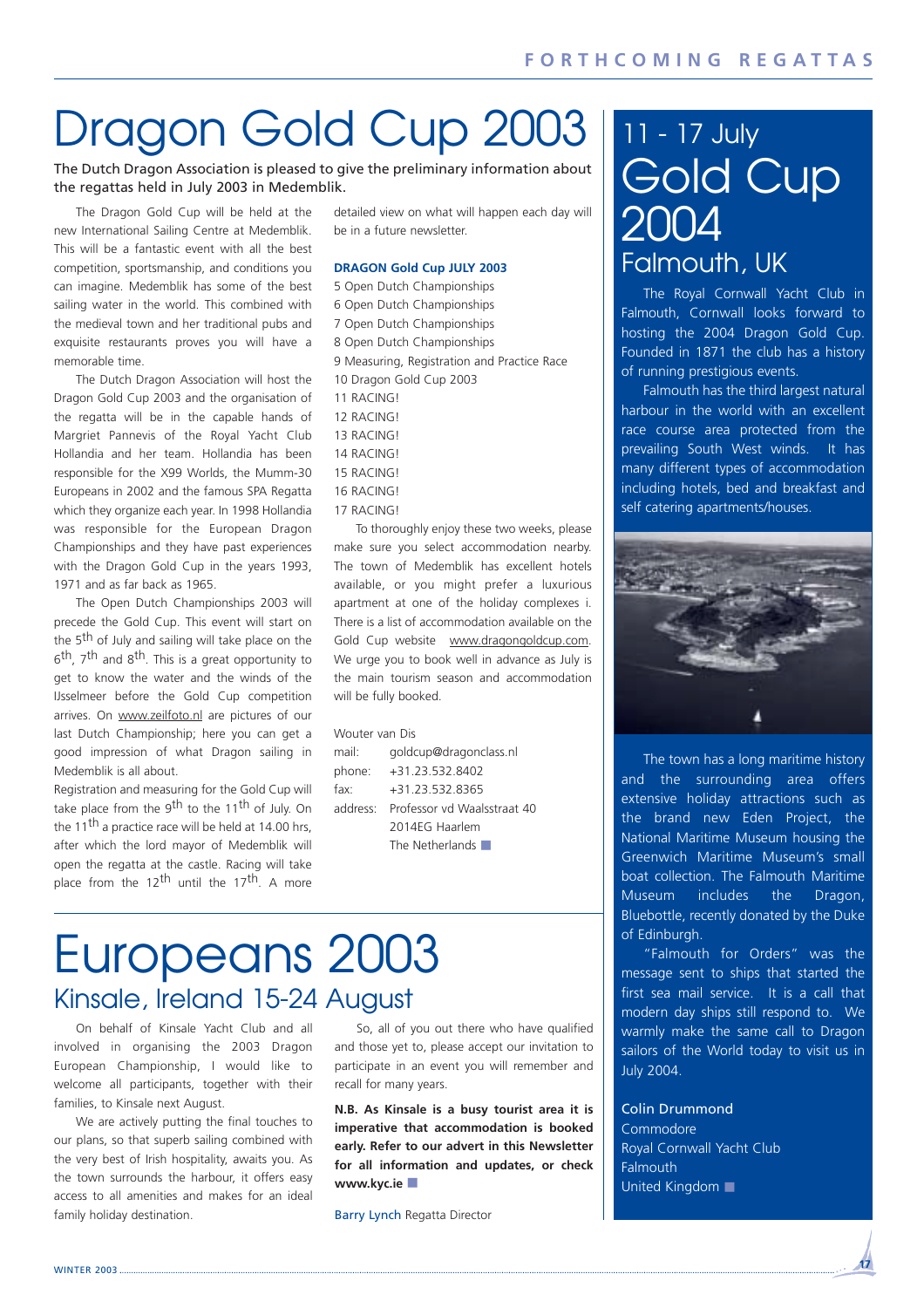## Iberian Championship 2003

The Portuguese and the Spanish Dragon Associations with the patronage of the Portuguese and the Royal Spanish Sailing Federations have reinstated in 2003 the **IBERIAN CHAMPIONSHIP** for the International Dragon Class that is to be sailed in following four Regattas:

- **Prince Henry The Navigator Trophy - Cascais;**
- **HM King Juan Carlos Trophy in Cascais;** • **Mediterranean Cup - in Palma de**
- **Mayorca;** • **HRH Princess Sophia Trophy - in Palma**
- **de Mayorca;**

Each of these events will be sailed in their traditional times of the year and each will have seven races with one discard. For the purpose of **IBERIAN CHAMPIONSHIP** all races will be considered for final scoring but seven of them may be discarded.

#### **Rules**

This Championship will be governed by the ISAF RULES OF SAILING - 2001 / 2004, the rules of International Dragon Association and those that may be presented in the Notice of Race or in the Sailing Instructions.

#### **Eligibility**

This Championship is open to any Dragon owner or skipper who is up to date with his obligations with its National Dragon Association and or National Authorities.

#### **Entries**

In order that any of the four events of this Championship is to be valid, a minimum of 10 entries will be required.

Entry fees will be established in the Notice of Race.

Schedule of Races - In relation with the Iberian Championship in 2003 the schedule will in principal be the following:

- Prince Henry The Navigator Trophy March 6th to 9th;
- HM King Juan Carlos Trophy March 20th to 23rd;
- Mediterranean Cup April 3rd to 6th;
- HRH Princess Sophia Trophy April 15th to 18th.

#### **Scoring System**

The Low Point System will apply in all four Regattas with the discard of one race in each regatta. In the overall scoring for the Championship, up to the seven worst places may be discarded. A special scoring system is being worked out for the Championship, a kind of "grand slam system" which will be laid out in the Notice of Race, to take into account the number of entries in each of the four regattas.

#### **Transport**

We arranged a special package with **MACS Maritime Carrier Shipping** for the transport of the Dragons and a vehicle, in 40ft High-Cube containers, from various port of Europe to Lisbon, for the price of 850 Euros including all terminal charges on both ends.

For more Information please call 00 49 40 376 73112, Mr D. Scheder-Bieschen or consult www.macship.com

For more information please contact: José Bello (jbello@netbay.pt Jorge Scheder-Bieschen (socargel@mail.telepac.pt Michael Domecq (mld@pobox.com

Or check the following sites **www.netbay.pt/dragopor** or **http://www.dragonspain.com/** ■

## Coupe de France – St Tropez

In March 2003, after an interval of over a decade, the *Coupe de France* will again find itself amongst the prestigious events of the international sailing circuit. The *Yacht Club de France* and the *Fédération Française de Voile* are busy preparing for its relaunch, which is being celebrated by the introduction of an entirely new format which will see Dragons, Melges 24s and Mumm 30s all competing as National teams in three separate fleets.

#### **History**

First raced for in 1891, the *Coupe de France* was originally designed to be France's answer to the America's Cup. It was held 52 times during its first century with long interruptions during the two world wars and numerous changes taking place in the interim. The first edition, held in Brest was won by the French Yacht *Luciolle,* who

beat 5 other boats. Five years later, another Frenchman. Baron de Rothschild, won it before London's Royal Thames Yacht Club rose to the challenge in 1898. In a nailbiting finish following a tie between the two nations after the first two races, the English team won the Cup with a lead of barely 15 seconds.

Apart from the War years the Cup has been raced for until 1992. England, Norway, Italy and France have all won on several occasions, and famous winners have included the Barons de Rothschild, the Norwegians 4 years running in a yacht designed by Johan Anker, teams from the Royal Thames Yacht Club (several times) and Mme Heriot (who later donated the Heriot Trophy for the Dragon European Championships).

The latest racing for the *Coupe de France* will be held from the 28th to the 30th March 2003.

This time each team will be comprised of 3 boats: a Dragon, a Melges 24 and a Mumm 30. Each team will represent their country, region or club, with a maximum of twenty teams taking part. Consequently races will be held on three different courses, one for each Class. The team with the lowest score will win the *Coupe de France*, an outstanding piece of silverwork (see picture). The competition will be held off St Tropez and has been organised at a time ideally suited to the racing calendars of all three participating Classes. With numerous Olympic medallists already showing interest, it promises to be a spectacular event.

For more information, contact:

Louis Urvois 68 Addison Road London W14 8JL Tel: +44 (0) 20 7605 6980 yurvois@aol.com

*Yacht Club de France* M. Philippe Destremeau Tel: +33 (1) 47 04 10 00 philipdestrem@hotmail.com

*FFV / Melges 24* M. Henri Samuel Tel/fax: +33 (0) 1 42 84 01 henrisam@club-internet.fr

*Attachée de presse* Magali Jousselin Tel: +33 (0) 6 18 07 38 90 mjousselin@yahoo.fr

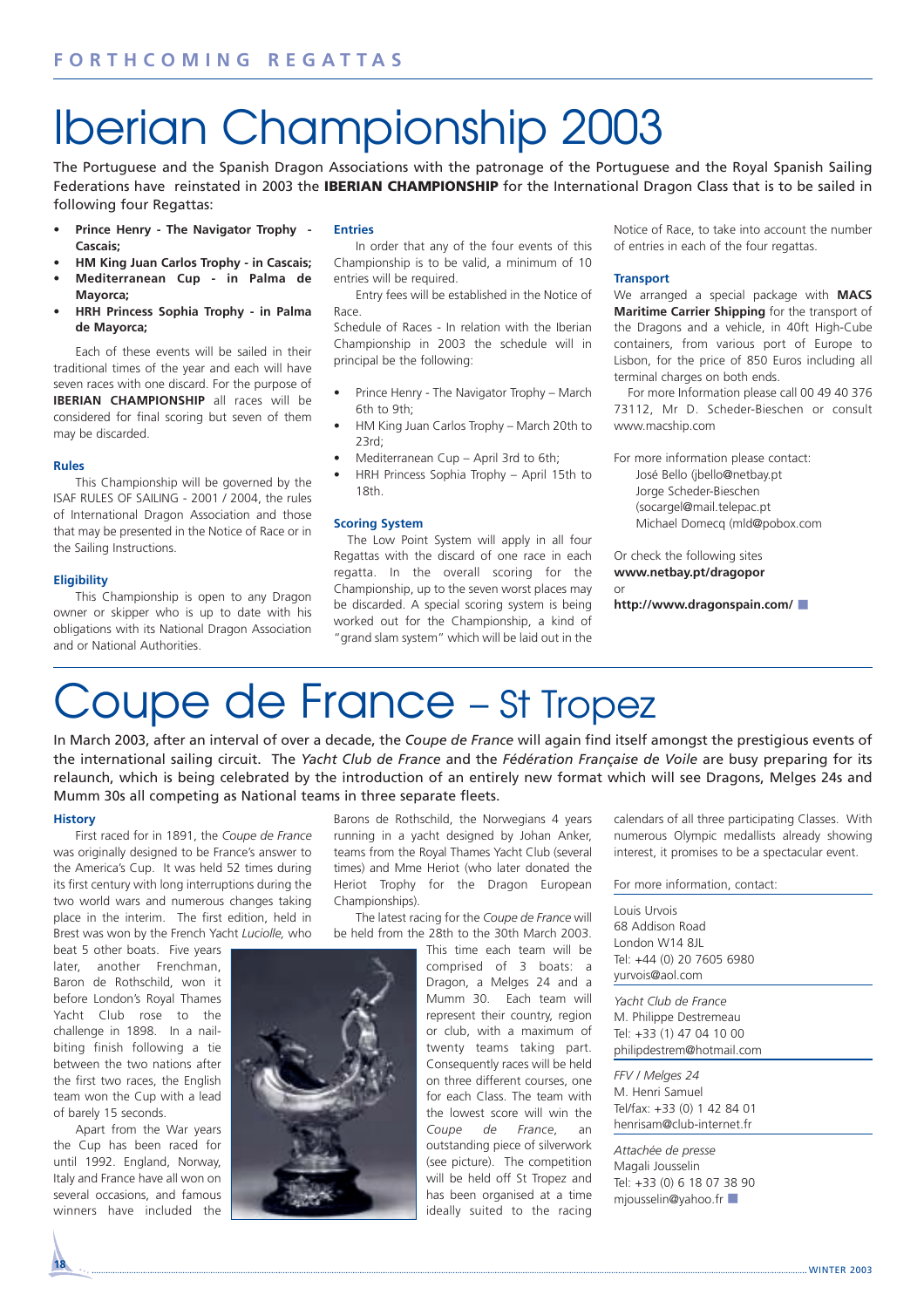## Europeans 2002 Lake of Thun, Switzerland

Nearly 200 sailors from 14 nations were waiting for wind and better weather conditions on the Lake of Thun to sail the Dragon-Europeans 2002.

On Tuesday afternoon and Wednesday evening, the fleet of 61 boats tried to sail a first race, but the wind was breaking down within half an hour after the start procedure – it was the result of an unfortunate mid-European weathersituation. The crews were playing cards and drinking tea in front of the fireplace in the Thunersee-Yachtclub-Clubhouse– and the race committee tried everything to make 4 races possible, which are necessary for a valid Championship. The fleet was to be ready to start on Thursday morning at 06.00 am, because the race committee did not want to lose any chance of sailing a full race.

#### **To be or not to be on the last racing-day**

On Thursday afternoon, two short races were sailed. Some hours without rain, some sun and 2 – 3 Beaufort of wind brushed up the atmosphere into the fleet of 61 dragon-crews from 14 nations. The German boat GER 968 with Crew Schattan, Hailer, and Binder won the first race. The German Yacht GER 968 with Crew Semmerow, Butzmann, and Stettler won the second race. The leader after two races was another German Yacht, GER 905 with Erhard, Erhard, Leismüller (Augsburger Segel Club). Best Swiss boat after two races was SUI 285 with Crew Wittwer, Dührsen, Wohlwend with number 13 on the ranking-list.

A sailing day after four days of waiting for wind – and the world looks better. Thursday evening, the Dragon sailors enjoyed a noble "apéro riche", offered by the Gstaad Yacht Club, which have long and friendly connections with the organising Thunersee-Yachtclub.

#### **Happy end with 4 races**

Nice summer-weather, 1 – 3 Beaufort of wind – and two full-distance regattas with the last evening-breeze. That's the summary of Friday



19th of July, the last racing-day of the Dragon-Europeans 2002. With 4 races, the Championship could be validated on Friday evening.

Winner of the Dragon-Europeans 2002 was the German yacht GER 905 with helmsman Michael Erhard and crew Angela Erhard and Jörg Leismüller from Augsburger Segel Club with 34,7 points. GER 962 won the silver medal with Ortwin Semmerow, Frank Butzmann and Alain Stettler, (43,7 points); number 3 of the ranking list was the German Yacht GER 968 with Michael Schattan, Martina Hailer and Mucki Binder (50.7 pts). Best Swiss boat with number 7 in the final ranking list and 71,0 points was SUI 285 with Jürg Wittwer, Thomas Dührsen and Bernhard Wohlwend

The racing committee and the Thunersee-Yachtclub are happy to communicate: It's done. It's also a Happy End for the about 200 participants from 14 nations, after three-and-ahalf days of waiting for wind and better weather conditions. A huge Gala-Dinner on Friday-Night set the final point of this series of Dragon-Swissand European-Championships during the two weeks – and it was the moment to say "thank you" to all those many volunteers, who made a very good job at this time ■

#### Patrik Wülser

### Hungarian Championship for the "Sonnenschein Cup"

Lake Balaton saw a beautiful Dragon sailing season in Hungary in 2002. The Fleet was characterized by a massive improvement: A couple of years ago there was a huge gap between Hungarian and foreign Dragons which has disappeared recently. The development was caused by the fact that Hungarian Dragons were better equipped with new sails and that we have learnt a lot from more experienced Dragon sailors coming to us.

With the participation of 7 to 10 Dragons we sailed several races this year with various conditions. Our beautiful Lake Balaton gave us light, medium and tough conditions as well, which made the season 2002 very interesting.

The peak of the sailing season was again the Hungarian Championship that took place for the first time for the Sonnenschein Cup. Our old sailor friend, Dr. Sándor Kecskés from Berlin, Germany founded this cup, and it is always awarded to the winner of the International Hungarian Championship.

In early August 2002, 15 Dragons participated in The International Hungarian Championship, including three boats from Germany, one from Holland and one from the UK. Various wind conditions and fantastic sunny weather with warm water, as well as the good Hungarian cuisine and wines, made the event very pleasant for us all. The first winner of the Sonnenschein Cup was GER-897 "Fandango", with Andreas Haubold, Martina Klemmt and Peter Kutzlep from Berlin. The team, an old champion on Hungarian waters, has won 4 of the 7 races. NED-244 "Scylla" with Ron Klein, F. Mishima and G.v. Dijk ranked as second, and the bronze medal went to Manfred Herpolsheimer's GER-893 "Pusteblumen" from Berlin. The founder of the "Sonnenschein Cup", Mr. Kecskés ranked 4th, and GBR-448 with J.A.B. Taylor, D. Robinson and G. Taylor as 7th.

The Hungarian Champion was HUN-42 "Fjord" with Vilmos Náray, Gábor Ikrényi and Rudolf Andorka. Our Secretary Peter Honig finished 2nd with Signorina, and Hot-Emil skippered by Zoltan Vobeczky 3rd. Fjord participated also in the Europeans in Switzerland. This was the first Hungarian Dragon in a big International event for decades.

For 2003 we would like to welcome a lot of Dragon sailors from all over the world in Hungary again. The International Hungarian Championship for the Sonnenschein Cup is going to take place from 2-7 August 2003 ■

#### Vilmos Naray



We are three juniors from ÅSS who got the chance to work as measurement assistants at Dragon Gold Cup 2002. We thought that it was very fun to participate and learned to take our responsibility. We measured both boats and sails but the most fun was to measure boats because then we were near the sea and all the people. It was cool to be important persons for the sailors. In the beginning it was a bit hard but after a time we got control of the situation and then it became easy. These warm and beautiful days will be a memory for the rest of our lives.

Marika Markström 15 år, Erika Lindholm 14 år och Marcus Borenius 13 år ■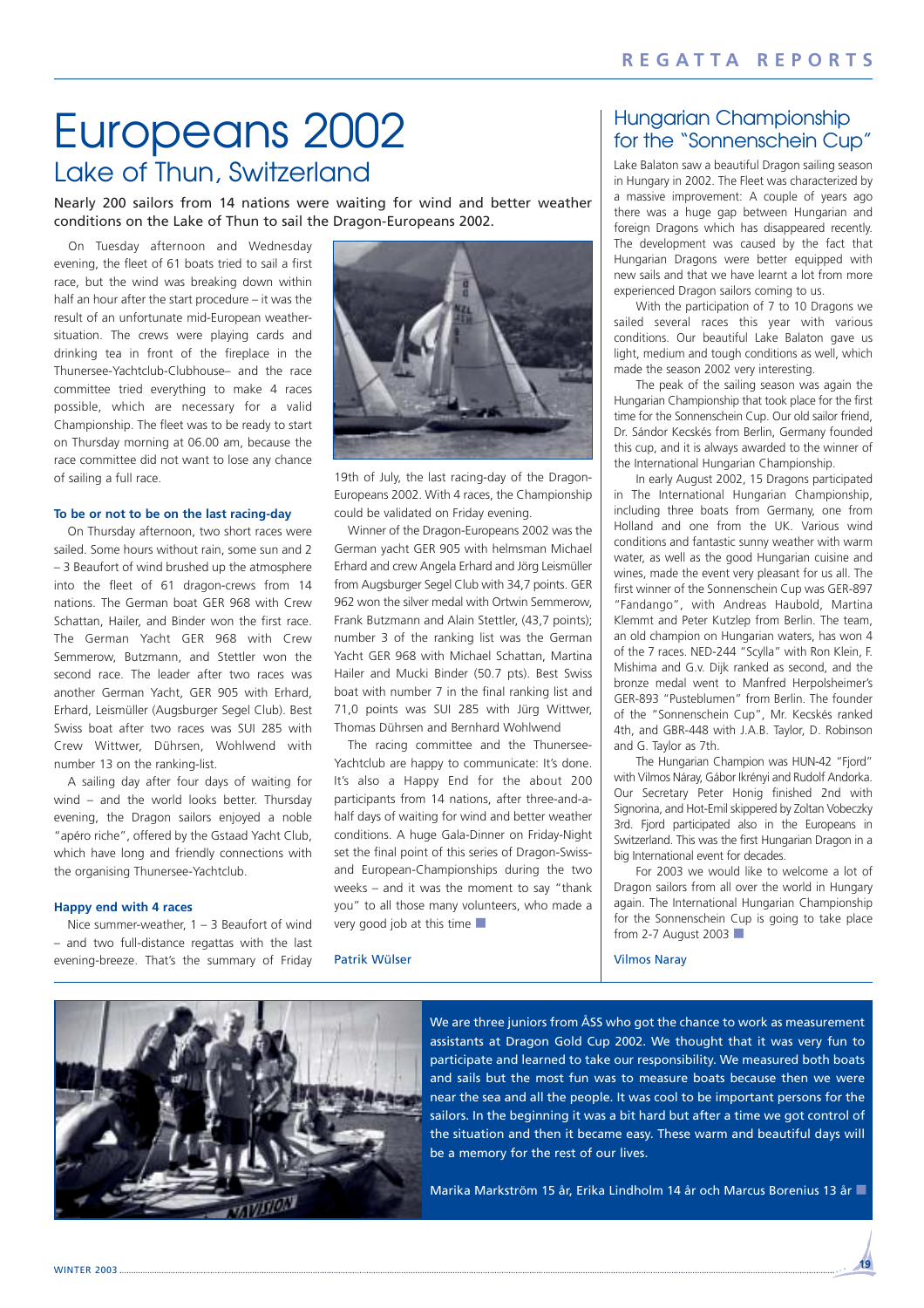# High Summer in the Baltic

## HRH Prince Henrik's Dragon Baltic Cup 2002

A lead-in to the Gold Cup

#### **Superior winners**

"We were in top in all the races but didn't win any... We could still win the competition thanks to a fine series," says Vincent Hoesch from Germany, winner of this year's HRH Prince Henrik's Dragon Baltic Cup.

There were light winds for HRH Prince Henrik's Dragon Baltic Cup 2002 which was taking place off Mariehamn in the Åland islands. The average wind was 5 m/s. Vincent Hoesch and Thomas Auracher in the winning boat borrowed young locals as the third crew member- Jonathan Barck and Sophie Sanders. "We are of course satisfied with the victory but we have to improve our results. We have been leading several races but not managed to win any. We finished second in four races and fifth in the last"

#### **Enjoying Mariehamn**

The participants enjoyed Mariehamn. "It's a wonderful place. It was a long journey but definitely worth it. The only thing I wish for is better starts and maybe more winds", says Ron James, the Englishman who according to himself has the most beautiful Dragon in the competition.

Jazikov Sergey from Russia and his crew were placed in the middle of the field, but are still happy. "We are enjoying ourselves tremendously and consider this our vacation. The weather is wonderful, the people are friendly and the conditions are good, both on land and at sea".

#### **Please Note: The Baltic Cup**

This cup was donated by HRH Prince Henrik in order to promote Dragon sailing in the Baltic States. In 2003 St Petersburg will be celebrating its 300th Anniversary which is a good reason to hold the event there. This year it was a suitable lead-in for the Gold Cup

# PBS Navision Dragon Gold Cup 2002

#### **Conversation with the Winner**

After 20 years as a Dragon sailor, he took it all and won the Gold Cup! **Thomas Müller** from Germany has been second twice, but this year he and his crew were the best. "It was a dramatic last race with difficult winds, but we managed to survive," says the happy winner.

PBS Navision Dragon Gold Cup 2002 ended with dinner and prize giving ceremonies on board the 4-masted ship Pommern in Mariehamn.

#### **Very even in the beginning**

The winner had **Mario Wagner** and **Björn Oesterreich** with him onboard. Thomas comes from Hamburg but both of the crewmen are from Rostock. The trio has sailed together for four years, but each one of them has a long sailing career. "I have sailed Dragons since 1982 and I am a proof to the new comers in this Class that you can win if you keep on trying long enough! "The winning boat sailed a very even series in the first four races, placing 5, 2, 2 and 3. The fifth race had to be abandoned due to too light winds, and in the sixth race their position was not better than 36. But all this was sufficient, and they took first place before **Fred Imhoff** from the Netherlands and **Fredrik Markelin** from Finland.

#### **Became complicated**

"The last race of today ended up becoming a very complicated race as the wind altered 180 degrees. We would have preferred to sail under normal circumstances, but we managed to survive and despite of all this, to win the whole competition" says Thomas Müller, who has now won his first Dragon Gold Cup. "This is the best we have done so far. We have encountered the best Dragon sailors of the world, so we can feel really satisfied".

#### **Enjoyable stay at the islands**

The winning crew enjoyed their stay at the Åland Islands. "Can one have it better than this? Wonderful weather and a very peaceful and beautiful island and nice people. We have truly enjoyed our stay here". Thomas also thanked **Henrik Dahlman**, the local dragon sailor, who has helped the competitors in many different ways; he has towed them to and from the competing area and he has also helped them getting the boats to and from water. Mr. Dahlman usually places pretty high on the scores, but this time he reached a 28th place. Maybe he could not concentrate enough! He helped us others too much," says Thomas.

**We have only heard praise from the participants" says Håkan Lindberg, Chairman of the Organizing Committee."**

The weather during the PBS Navision Dragon Gold Cup 2002 was incredibly stable with sunshine, warmth and light winds. The first four races were sailed according to the plans, but the fifth had to be abandoned due to extremely light winds. The last race was accomplished despite wind veers that caused windward sailing on a downwind leg. "Due to the shifting winds we decided to finish the race earlier and made the course for the last race shorter than normal" says Sten Hansen, Principal Race Officer.

#### **Satisfied sponsor**

**Mr Joakim Jansson**, Managing Director at the IT-company PBS, is also very satisfied. He said, "The exposure has exceeded our expectations. As the title sponsor our brand has been exposed in different media in many countries."

#### **And finally**

In his report, **Staveley Roberts**, representing the Clyde Yacht Clubs' Association (donors of the Gold Cup) said that in hosting the Gold Cup "Finland had succeeded in an exemplary manner. The location, Mariehamn, proved an excellent choice providing every required facility to a high standard. They provided the best Gold Cup Regatta for at least a decade" ■

*This article was written in Swedish by Helena Forsg˚ard, and translated by Henrik Johansson and Terese Flöjt.*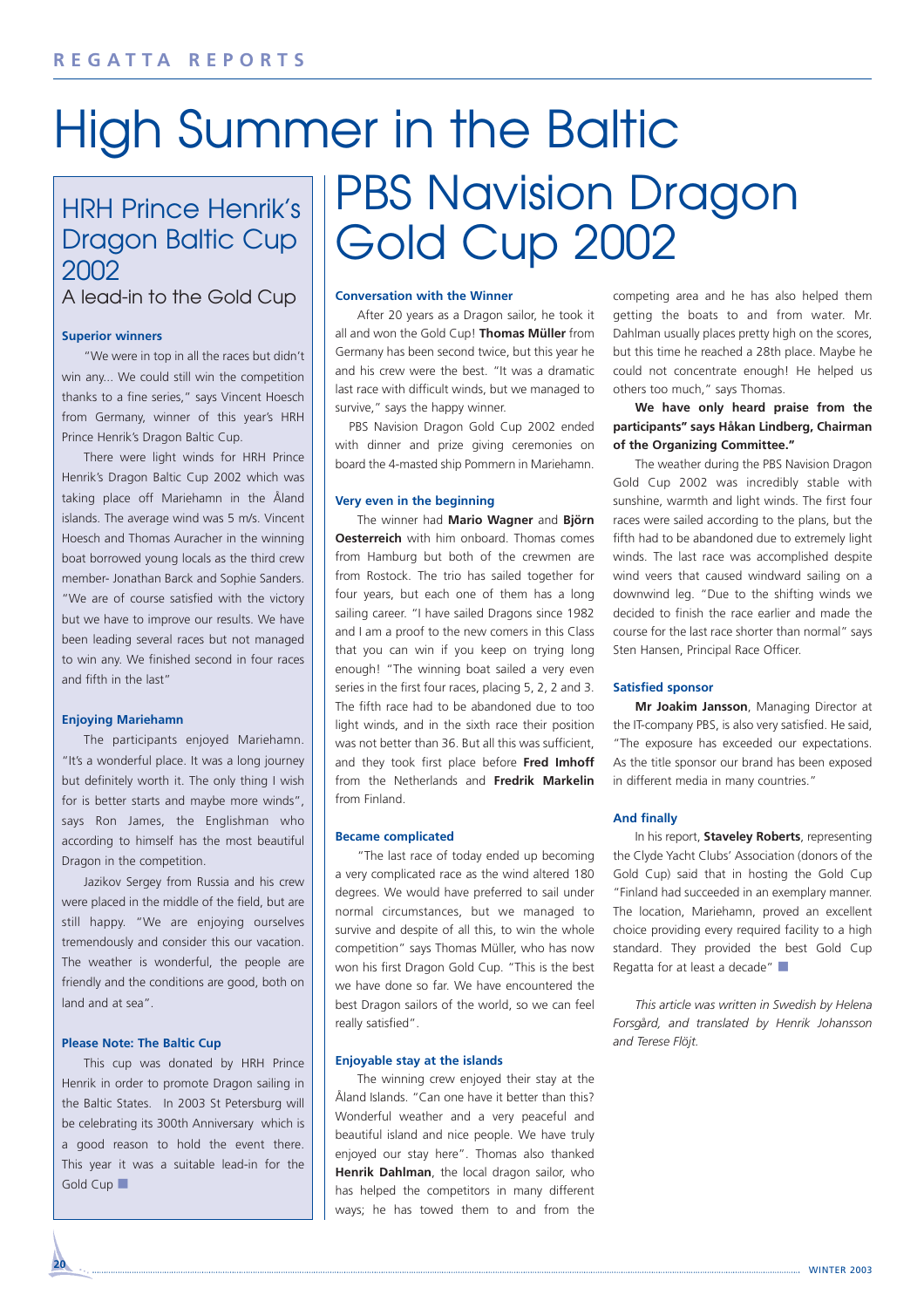### News from New Zealand (home of The America's Cup)

During March we ran our Nationals over two consecutive weekends. The wind ranged from 8 to 15 knots and the sun shone every day: it was tough! Racing was close and positions changed several times, but in the end Leander VI sailed by Frans de Court with Mark Ash and Tim Hooson took the title.

Winter skiing at home was forsaken for sailing on Lake Thun, where the Swiss Nationals followed by the Europeans were held. While the wind was generally very light with 4 to 10 knots being the norm, which meant sitting around till noon every day drinking coffee and playing cards. By the end of the two weeks racing the Race Committee was well known with every Meteorological Office in Switzerland. The atmosphere, the beautiful scenery and the Thunersee Yacht Club's hospitality kind of made up for it. We truly loved the experience.

As I write we're halfway through the Challenger series of the America's Cup, which has shown us some exciting racing. In New Zealand we also experienced some unseasonal weather patterns with many days racing lost due to too little (under 8 knots) or too much (over 19 knots) wind. Some more tough competition on and off the water is sure to follow before racing is over by late February. Many overseas supporters of the racing have come to New Zealand with their yachts: i.e. Patrick de Barros and his pretty Bermudan 95 ft schooner SELJM and the 130 ft J-Class Shamrock to name but a few. From 6 to 9 February they'll be participating in the N.Z. International Classic Yacht Regatta 2003 and our local Dragons will be part of this fantastic scene.

The season's racing will be completed with our National Champs off Maraitai just to the east of Auckland early in March



### News from The **Netherlands**

Sadly this is the last 'News from The Netherlands' by my hand. Since September I have a time consuming job, which I thought could be combined with the work for the Dutch Dragonclasse, but this turned out to be wishful thinking.

The racing season started early in March in Aalsmeer on Lake Westeinder, not less than 20 Dragons came to the starting line and with Eastern even more than 20! On Lake Westeinder we had three racing-weekends with 17 races in total (we even had the pleasure in welcoming the EST 1!). As the Lake is only 15 minutes distance from Schiphol Airport it is a very convenient place for foreign sailors.

After this series quite a lot of Dutch dragon sailors left for Douarnenez and on return we had the Muiden series (the same concept as in Aalsmeer, 3 weekends at a row), these races were very well attended. In the summer the Dutch dragon sailors roam the seas and lakes to participate in races like Gold Cup, various national championships (like we did in Hungary for the 3rd time and which was, again a marvellous event!) and European or World Championships. As usual the highlight of our national season is in September: the Open Dutch, preceded by the Tune Up. This year we had much more entries than in 2001, we even had a record for the Open Dutch: 37!

For next season we maintain the same formula as 2002, we start early in the season with the Westeinder series, then we all go to Douarnenez and we proceed our national calendar with 3 weekends in Muiden. In the summer the highlight is, of course, the GOLD CUP in Medemblik from July 11-17, preceded by the Open Dutch. For the old wooden dragons the Dutch Classic in Hellevoetsluis is on the programme this summer. This event is held every 2 years and is a must for owners of classic sailing boats.

The Club is still doing fine. The number of members keeps on growing as well as the number of boats registered (in Holland more than 150, of which 140 are registered in the Club). So, I leave a healthy and wealthy Club.

This is not a real 'goodbye' as I will see quite a lot of you during the Dragon regattas wherever in Europe, as my husband Ron will keep on sailing a Dragon and I will be present at most of the regattas.

I wish you all good sailing and a lot of fun in the forthcoming season.

#### Anka Klein-Knoop

*Note: It is with great sadness that the we say goodbye to Anka who has become a well respected and popular figure in the Class. She will be missed by us all but we look forward to seeing her on the circuit with her husband Ron* ■

### More notes from the IDA Chief Measurer!! – **The Felka Cup**

Previously, you were used to me writing about Class Rules. Not this time! This time, I want to write about one of the most prestigious Cups which can be competed for in the Dragon Class. It goes without saying, that the competition is open for Dragons complying in all respects with their Class Rules. The FELKA CUP, not as well known as the America's Cup, or Admirals Cup, but for the sailing city Kiel and the KIELER WOCHE certainly of equal importance. The cup became 90 years old in the year 2000 and here is its abbreviated history:

In 1906, two members of the then Kaiserliche Yacht Club -KYC-, Mr. Felix Simon and Mr. Carl Hagen became interested in competing for the "Coupe de France" and it was hoped that this challenge would intensify the sailing competition between France and Germany and motivate French yacht owners to come to Kieler Woche. They ordered a new yacht from Max Oertz, who was the leading Designer and Builder of those days in Germany. The yacht was named "FELCA", after the owner's first names: FEL-ix and CA-rl. FELCA won the "Coupe de France" in 1906 in Le Havre against ROSE FRANCE, but lost the cup the following year in Kiel against the new French boat ARMEN. FELCA was sold to Finland, and the competition rested for two years, this cup was transferred to the newly introduced International 10m. Rating Class. In 1910 the FELCA Syndicate challenged again the Yacht-Club de France. Again they ordered from Max Oertz a new 10m Yacht, the "FELCA II". (he was not only the leading, but also the Emperor's, Yacht designer and had been highly decorated by the Emperor Wilhelm II). The conditions for the competition were being sharpened, now five instead of the previous three races with national crews only. Up to now FELCA had been raced with an English crew. The conditions at this regatta favoured a light weather boat, rather than one for heavy weather like FELCA II, and she lost in 1910 in Le Havre against GALLIA.

The owners now sold her to Berlin and used the revenue to donate in 1912 the "FELKA" Cup, (it is not known why, but the name of the cup was spelled with a "K" instead "C" right from the beginning) which was presented to the Kaiserlicher Yacht Club, to be competed for in the grand schooner "A" class. The first winner was the schooner GERMANIA owned by Mr. Krupp, then in 1913 the Emperor's schooner METEOR IV, and 1914 the schooner HAMBURG II (ex-Westward) in the races between Kiel and Travemunde. Then in Germany the racing started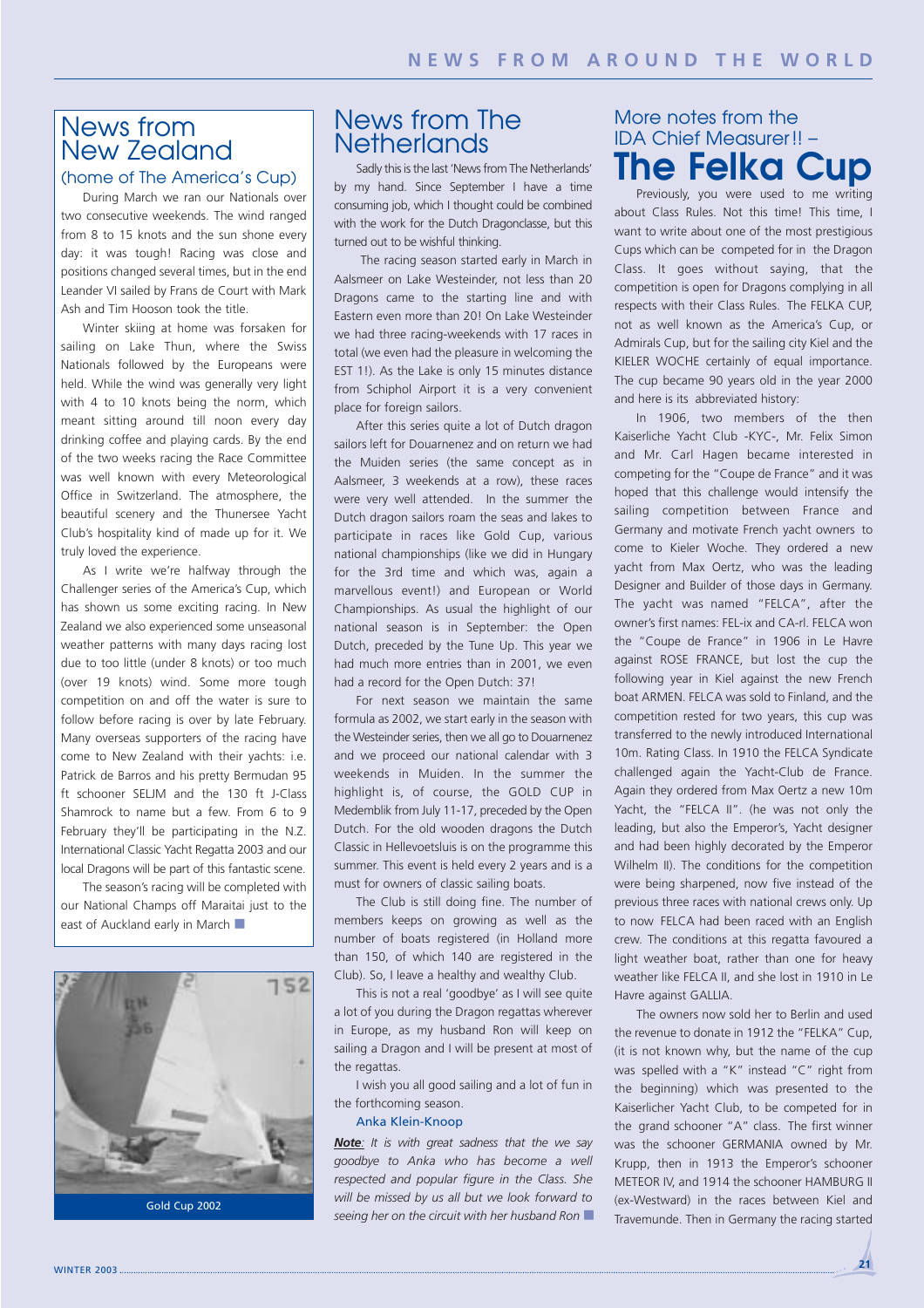again in 1920 after WW I, the big racing schooners had ceased to exist. Now it was decided by the KYC that the then new 40 sqm Skerry-Cruiser should be the class to compete for the FELKA Cup. The aim was to intensify sailing competition between the Baltic Sea countries and Germany.

This valuable cup certainly increased the popularity of the 40 sqm "Skerrys" and the Swedish yacht designer Gustav Estlander won it in 1926 finally. It was re-donated to the KYC by the Royal Swedish Sailing-Club -KSS- in 1934.The KYC decided that now this cup should be competed for in the then Olympic 6 m. R. Class.

In 1934 the cup was won in the famous Yacht TWINS from Hamburg and 1936 by Dr.Hans Lubinus from Kiel. From 1950 the Dragon Class, recently selected for the Olympics, raced for the Cup. In 1954 Theodor (Tommy) Thomsen -KYC- finally won this cup in one of his famous GUSTELs. He donated the cup again in 1956 to the KYC.

Great battles between the grand Italians Sorrentino and Cosentino are remembered, though neither won, but in 1965 Hannes Ravenborg from Hamburg succeeded in winning. He also re-donated this cup to the KYC for the Dragon Class after two years. After the Dragon had ceased to be an Olympic Class, Klaus Oldendorff won it in 1976. 11 years later he re – donated the Cup ( by this time valued at DM 60 000) to the NRV for Dragon Class Racing.

The FELKA Cup can no longer be won outright, but can be won by the Dragon crew,which accumulates the most victories in the first three races at every KIELER WOCHE. In the event of a tie, the winner will be decided by a match race.

The FELKA Cup winner in 2002 was Tommy Muller and the Cup is on show at the NRV Clubhouse. Who will be the next winner and at which Club will the Cup reside?

### News from Russia

The Russian fleet of Dragon yachts consists of 11 boats, all of which are old wooden boats built in 1970s. Most of them require a lot of repair work and new rigging. Today the National Association of the Class is looking for the opportunities to restore the fleet and

revive it in the nearest future. The Association provides both organisational and sporting activities including Russian Dragon Cup, National Championship and other club events.

From the Association's point of view one of the perspective ways of



Sergei Yazikov (skipper), Igor Frolov, Kirill Smirnoff (President of National Association)

development of the National FIeet is the establishment of more close International relationships with foreign National Associations and participation in International regattas including the Gold Cup, European and World Championships and other races. Last year HRH Prince Henrik and Poul-Richard Jensen visited St Petersburg and raced at the International Baltic Regatta. This year one of our boats came to Mariehamn, Finland, to participate at the HRH Prince Henrik Baltic Regatta and the PBS Navision Gold Cup. It was the first time in the Russian history when the Russian crew was at the Gold Cup.

The Russian Association also has close relationships with the Finnish Sailing

Association and personally with its chairman Mr Timo Nurmilaukas who provided a lot of assistance for the crew during the boat restoration and preparing to the Gold Cup.

Next year the Association in co-operation with St Petersburg Sailing Union is planning

> to organise the following events: 300<sup>th</sup> St Petersburg Anniversary Regatta, the Russian Dragon Cup, and Open Russian Championship. We invite all Dragon sailors to visit our beautiful city and participate at these events. More detailed information is available from the National

Association and St Petersburg Sailing Union.

The most important Dragon class events in the S-Petersburg:

**The Saint-Petersburg 300yrs old and Russian Yacht-Club Regatta**: 23-25 May 2003

**The Dragon Cup class**: June 2003 **The International Baltic Regatta**: 15-23 July 2003

**Open SPRY (S. Petersburg River Yacht Club) Championship**: 2,3,9,10 August 2003 **The Open Russian championship**: 10-15 August 2003

**The S. Petersburg Open Championship**: 6,7,13,14 September 2003 ■



### New Chairmen in Finland

Ronnie Roos has been elected as new Chairman of the Finnish Dragon Association. Tuomas Rytikangas retired after 2 years as Vice, followed by 2 years as Chairman. Ronnie, born 1970, started in the Dragon Class with his wooden 1958 built FIN 28 Ronja, and is now owner and helmsman of his 2nd Dragon FIN 80 Dagny, a 1993 Petticrows.

Kurt Lönnqvist, 53, is new Chairman of the Finnish Yachting Association, the previous FYA Chairman Timo Nurmilaukas, an active dragon sailor as well, retired after 6 years. Kurt ´Kurre´ Lönnqvist is part owner and middleman of FIN 79 Eminence, a 2002 built Börresen.

On behalf of all finnish (we are finnish, but not finished..) dragon sailors the FDA board - Ronnie, Jussi, Mini and Ii-Min - wishes You most welcome to race with us up here in Finland, You´ll find our Race Calendar easily from our Winners of the FELKA Cup 2002<br>■ Winners of the FELKA Cup 2002<br>■ Website www.kolumbus.fi/drago!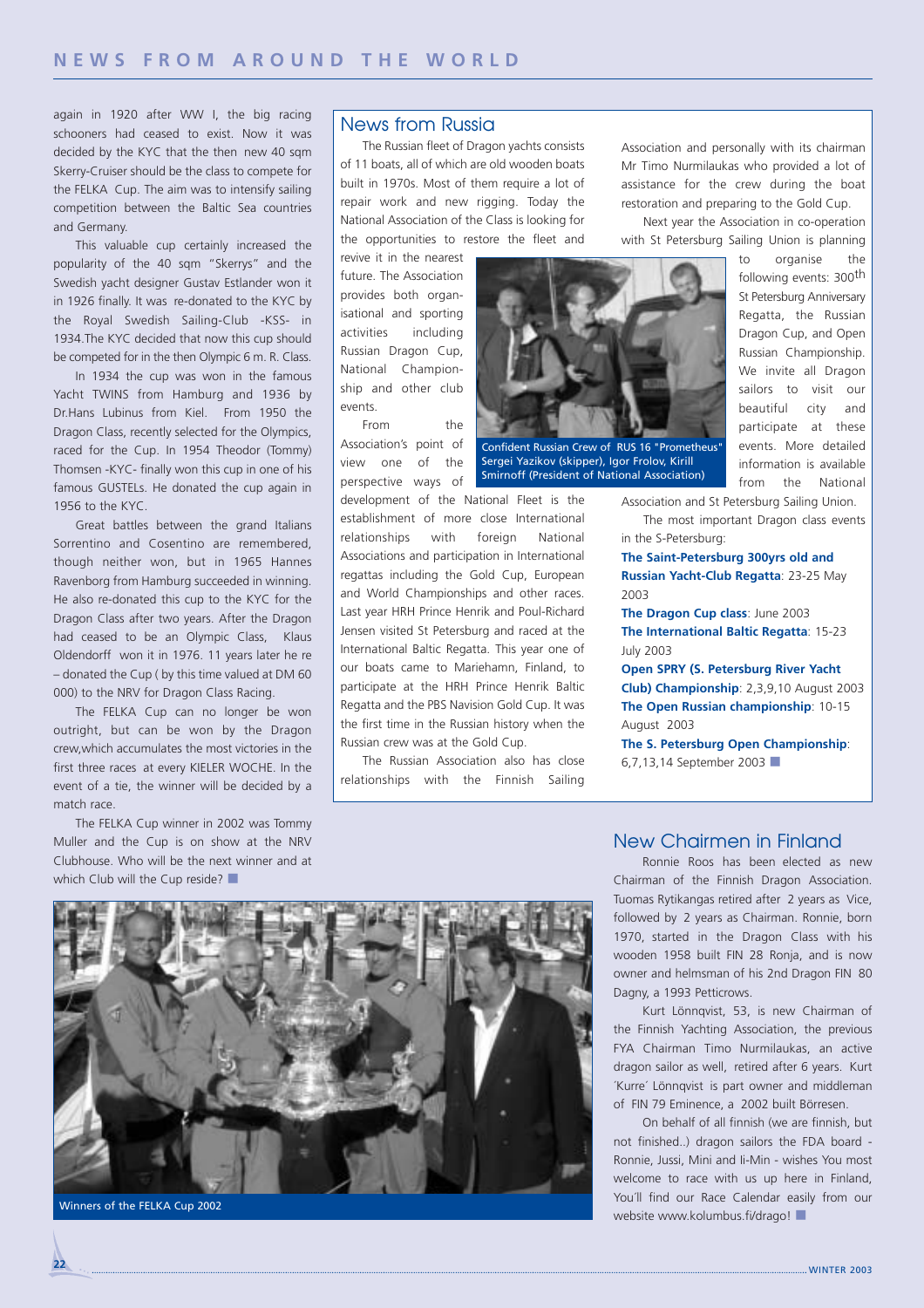## Les Sans Soucis de l'Amiral

**Soucis N( 4** *"There was more gloom in Europe, where the Ifo index of western business confidence fell for the sixth month in a row. Companies' appraisal of the present situation improved, but their expectations for the future deteriorated." Extract from The Economist.*

Here is some good news at last.

A most Valuable investment: the Dragon.(\*)

In 1929, Mr Johan Anker built a small cheap sailing boat, which immediately knew eine Grosse Populaire Sukses, so terrific that the people had to use it for the Olympics and it was a Must for all the Royalties of the moment.

As this boat was built in wood and that the global surface of the woodland was diminishing très très vite, the syndicate of the Petroindustry decided on a double strategy. First they gave the Greens petrodollars so that they could lobby against cutting costly wood for Dragons and secondly they approached and convinced (una offerta irresistibila ), the then man in charge at the Olympic Committee, to decide that wood was out and plastic was in. Plastic is, as wir allen wissen, based on petrol. Ja! Und, the Olympic Committee, which always takes the best of the decisions, decided on the replacement of the Dragon by the Soling. The Soling was deemed to be the most popular boat around. Plus populaire, tu meurs, which it is doing.

Anyway, it happened in 1972. The Dragon was downgraded from Olympic Prima Donna to Museum Piece.

Until then the Dragon had known a continuous climb in its value curve. The crisis was brutal. From one day to the other, the Dragon was not more worth than the wood to make des allumettes. You could not even buy a Havana with it and use the mast stump to light it.

Some people abandoned their beautiful dragon in an old dampen shed, other cut it in pieces to make Modern Art garden furniture. Some unconscious people simply continued to sail the sleek boat.

In 1973, first world wide orchestrated petroleum crisis. The prices of raw materials blew sky high.

In the meantime a courageous builder had made a mold from the hull of a wooden Dragon and now he could cast plastic copies of it.

Thanks to galloping inflation and the organization of the second petroleum crisis, the value of the plastic Dragon rapidly exceeded the value of the wooden Dragon from before the crisis. There are more unconscious people around than one would think. Beginning the years 80, demand for the Dragon increased constantly. To such a point that the sole builder could not follow demand and a second builder had to



come in the market. One could have feared an economic cartel, price fixing and other oligarchic capitalist tricks. None of it. Competition ran freely and the prices have continued to soar regularly, this to the great joy and benefit of the "petit porteurs" as they say in the Bourse of Paris.

Investors in Dragons want value for their money and they get it. To be completely correct, one must say that the Base price of the Dragon has barely moved. There are now on offer much more options (f.i.: upper limit of templates, elastic spinnaker chute retriever, helm, screws, electric pumps, etc.) than before and this enhances dramatically the value of the Dragon. The Dragon has become very Sophisticated.

In the middle of the years 90, some daring investors, applied the theory of the rigidity to increment the value of the Dragon. (Mann spricht hier über die fameuze Günther formula, where demand is in direct proportion to the ratio Ri or the rigidity of the investment).

At this moment the Greens were too much occupied with the recycling of old papers and glass bottles, so that one could again try wood as basic material. Petrol was losing value, there was much too much of it anyway and W.g.B was not yet busy with his contra-terrorizing the man of the street.

Wood regained its place as noble natural raw material and soon new wooden Dragons were marketed. It became a direct success. Prices doubled! The "small bearers " of plastic Dragons cried foul, accusing the market of double standards and raw theft! The IDA, the watchdog of the Dragon Exchange, had to intervene to stabilize the rates and find a way to increment the value of the plastics. Since 2001 it is done. One can, by means of some simple plywood interventions, clearly improve the value of ones old plastic. Plastic is now as costly as wood.

In a world where the Stock exchanges are in full free fall, investors will be happy to note that the value of the Dragon has maintained its climb and there is more to come! Indeed we have just learned that the Australian investors have found the way to improve the value of their Dragons in old wood. By using the same simple planks glued into the plastics, they will be able to sail with units having still more Ri than the brand new wooden Dragons.

It is commonly believed that rigidified old wood is much more rigid than cold molded young wood. Agronomists, know this Seit Jahren: young wood is more flexible than old wood.

This means, that the owners of the Dragons left to rotten in their putrid sheds and the unconscious who continued to sail the sleek wooden boats, will soon see the value of their old Dragon double or even triple as demand will be soaring. We can forecast a bull market for the old woods in the coming years.

As one can see the return on investment is there to remain, and if, after having ascertained your equity, you still have some cash-flow left, then budget a participation in a race at Saint-Tropez, October 2004 where the 75<sup>th</sup> anniversary of the Dragon will be celebrated in all its glory and splendor. All the Who is Who of the Dragon world will be there. Those who do not know the real value of a race/weekend/season should abstain.

#### Patrick D.

Amiral de todas las Flottas, de las tres Tornados y de la clein Playa

Gran Desperado del Bolsa de Milano, del Down Jones, del EuroNextime

del Nikeiharakiri, dela Bourse ou la vie y del FrankfurterDaxwurst.

| (*) This totally unsponsored article was also published in: |
|-------------------------------------------------------------|
| "Oekoneumist Tagesblatet Vejle, Dk", "The Essex Investor    |
| Bulletin", "Der Starnberger Finanz Nachricht"               |
| Forthcoming soonly in the "Zuid Nederlandse Beleggings      |
| Courier"                                                    |

(\*\*) all articles on www.belgian-dragons.be ■